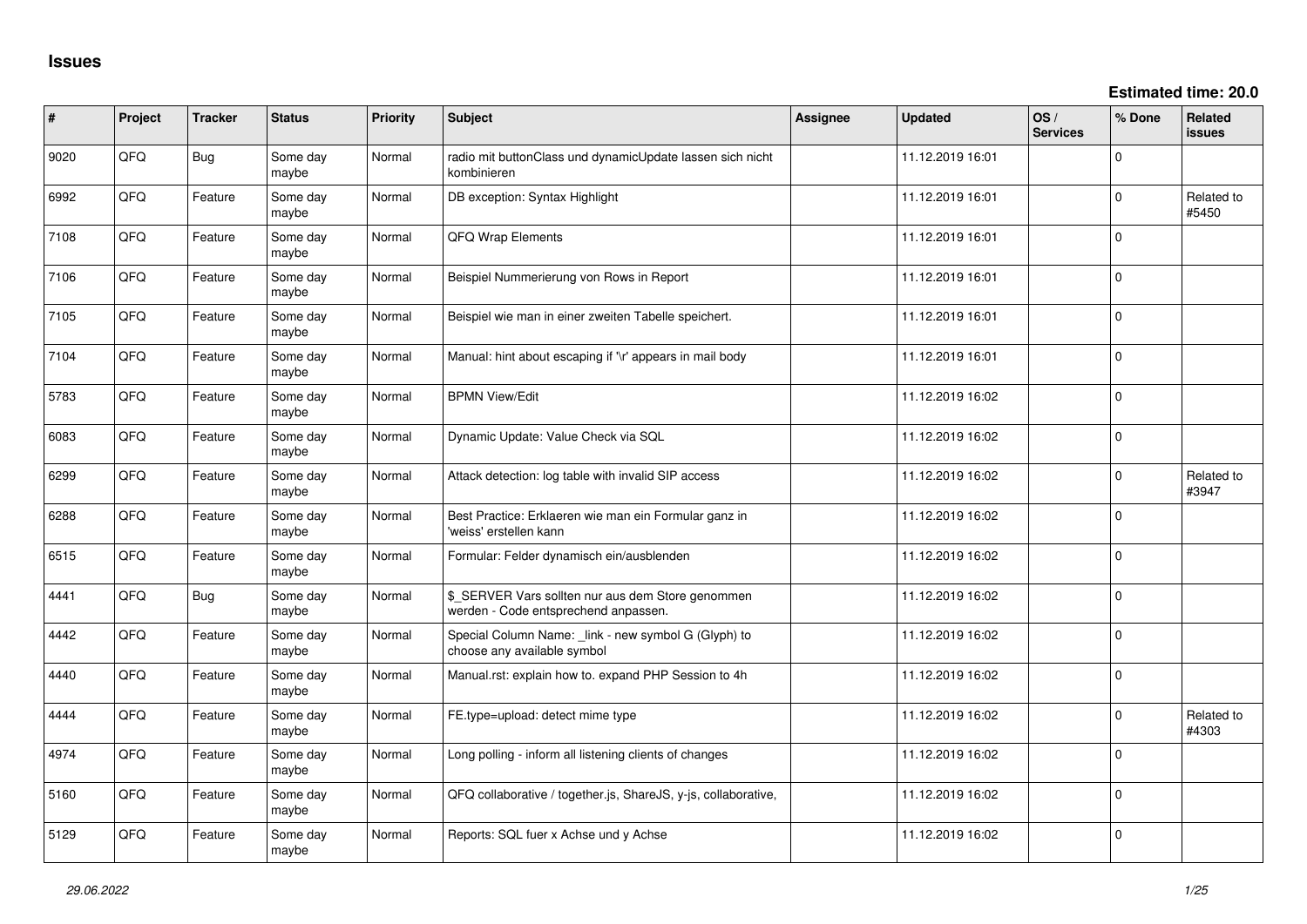| #    | Project | <b>Tracker</b> | <b>Status</b>     | <b>Priority</b> | Subject                                                                                                                                                  | <b>Assignee</b> | <b>Updated</b>   | OS/<br><b>Services</b> | % Done      | Related<br><b>issues</b> |
|------|---------|----------------|-------------------|-----------------|----------------------------------------------------------------------------------------------------------------------------------------------------------|-----------------|------------------|------------------------|-------------|--------------------------|
| 3495 | QFQ     | Feature        | Some day<br>maybe | Normal          | Predifined Parameter werden nicht in '+' (add new record)<br>SIP gerendert.                                                                              |                 | 11.12.2019 16:02 |                        | $\Omega$    |                          |
| 3567 | QFQ     | Feature        | Some day<br>maybe | Low             | 'Save', 'Close', 'New' als FormElement                                                                                                                   |                 | 11.12.2019 16:02 |                        | $\mathbf 0$ |                          |
| 3617 | QFQ     | Feature        | Some day<br>maybe | Normal          | Load javascripts at bottom                                                                                                                               |                 | 11.12.2019 16:02 |                        | $\Omega$    |                          |
| 3646 | QFQ     | Feature        | Some day<br>maybe | Normal          | Moeglichkeit HTML Tags in Reports auszugeben (zu<br>enkodieren: htmlspecialchars)                                                                        |                 | 11.12.2019 16:02 |                        | 0           | Related to<br>#14320     |
| 3879 | QFQ     | Feature        | Some day<br>maybe | Normal          | Form 'FormElement': Beim Feld 'name' rechts in der Notiz<br>einen Link einblenden - a) aktuelle Definition anzeigen, b)<br>Spalte in der Tabelle anlegen |                 | 11.12.2019 16:03 |                        | $\Omega$    |                          |
| 3878 | QFQ     | Feature        | Some day<br>maybe | Normal          | Form 'FormElement': Spalte 'name' typeAhead mit<br>Spaltennamen der Primarytable.                                                                        |                 | 11.12.2019 16:03 |                        | 0           |                          |
| 4027 | QFQ     | Feature        | Some day<br>maybe | Normal          | Missing: orange 'check' / 'bullet'                                                                                                                       |                 | 11.12.2019 16:03 |                        | $\Omega$    |                          |
| 4138 | QFQ     | <b>Bug</b>     | Some day<br>maybe | Normal          | _style fehlt                                                                                                                                             |                 | 11.12.2019 16:03 |                        | $\Omega$    |                          |
| 4122 | QFQ     | <b>Bug</b>     | Some day<br>maybe | Normal          | file: Render Mode hat keinen Effekt                                                                                                                      |                 | 11.12.2019 16:03 |                        | $\mathbf 0$ |                          |
| 1623 | QFQ     | Feature        | Some day<br>maybe | Normal          | RealURL                                                                                                                                                  |                 | 11.12.2019 16:03 |                        | 30          |                          |
| 1510 | QFQ     | Feature        | Some day<br>maybe | Normal          | jquery von google laden, falls das nicht geht lokal                                                                                                      |                 | 11.12.2019 16:03 |                        | $\mathbf 0$ |                          |
| 1253 | QFQ     | Feature        | Some day<br>maybe | Normal          | QF: Colorpicker                                                                                                                                          |                 | 11.12.2019 16:03 |                        | 0           |                          |
| 1251 | QFQ     | Feature        | Some day<br>maybe | Normal          | QF: Combo                                                                                                                                                |                 | 11.12.2019 16:03 |                        | $\mathbf 0$ |                          |
| 2950 | QFQ     | Feature        | Some day<br>maybe | Normal          | Inhalt QFQ Records als File                                                                                                                              |                 | 11.12.2019 16:03 |                        | $\mathbf 0$ |                          |
| 9853 | QFQ     | Feature        | New               | Normal          | Check das SQL / QFQ / Mail Logfile geschrieben wird                                                                                                      |                 | 09.01.2020 11:15 |                        | $\mathbf 0$ |                          |
| 9024 | QFQ     | Bug            | Some day<br>maybe | Normal          | QFQ Einarbeitung                                                                                                                                         |                 | 01.02.2020 15:56 |                        | 0           |                          |
| 9855 | QFQ     | <b>Bug</b>     | <b>New</b>        | Normal          | <b>Required Check</b>                                                                                                                                    |                 | 01.02.2020 15:56 |                        | 0           |                          |
| 5877 | QFQ     | <b>Bug</b>     | Some day<br>maybe | Normal          | FE.type=note:bsColumn strange behaviour                                                                                                                  |                 | 01.02.2020 23:19 |                        | 0           |                          |
| 5805 | QFQ     | Feature        | Some day<br>maybe | Normal          | TypeAHead SQL value instead of key stored                                                                                                                |                 | 01.02.2020 23:19 |                        | 0           | Related to<br>#5444      |
| 7100 | QFQ     | Feature        | Some day<br>maybe | Normal          | Download: log access, max downloads, time limit                                                                                                          |                 | 01.02.2020 23:19 |                        | 0           |                          |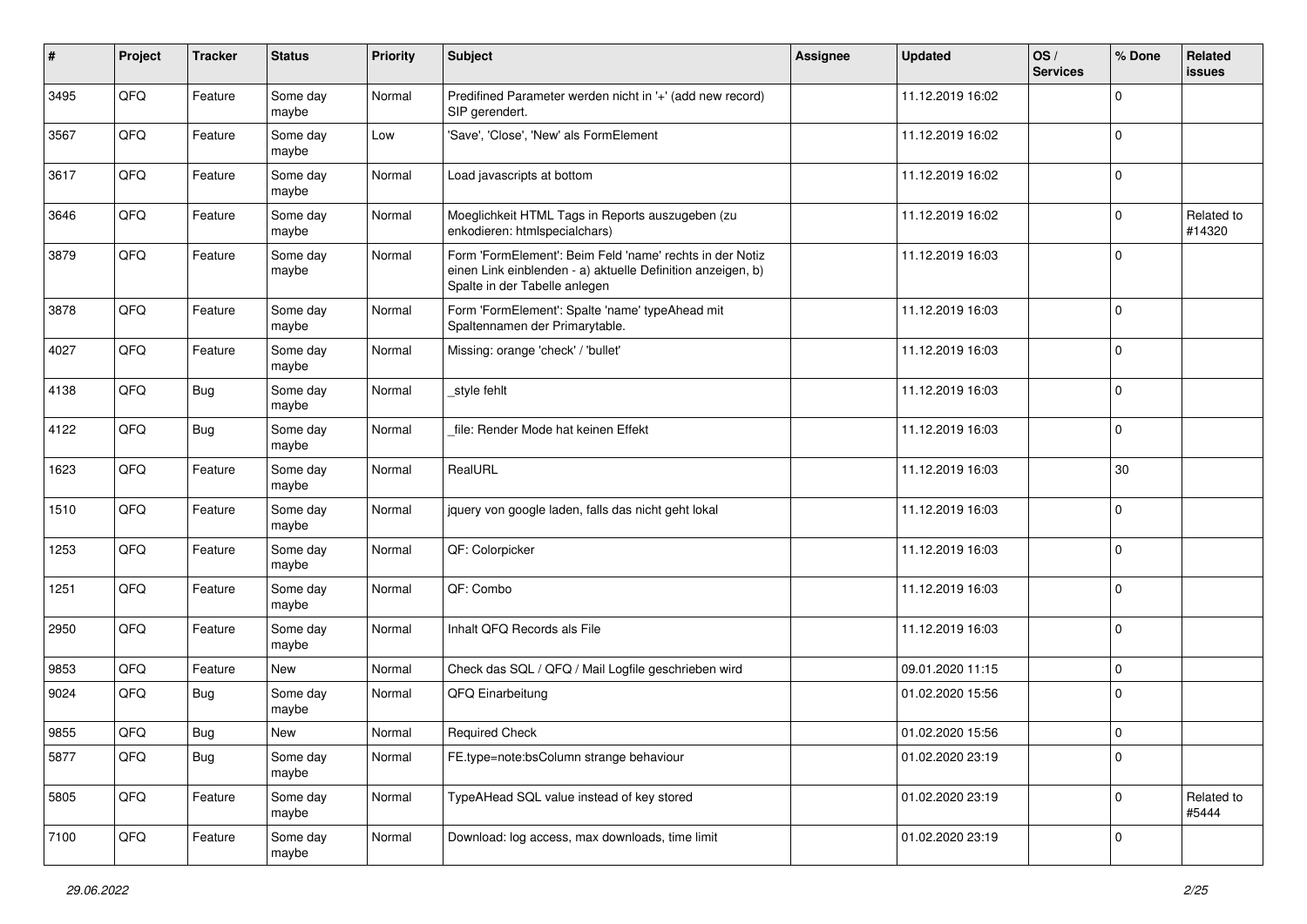| $\pmb{\#}$ | Project | Tracker    | <b>Status</b>     | <b>Priority</b> | <b>Subject</b>                                                                                              | <b>Assignee</b> | <b>Updated</b>   | OS/<br><b>Services</b> | % Done      | Related<br>issues                           |
|------------|---------|------------|-------------------|-----------------|-------------------------------------------------------------------------------------------------------------|-----------------|------------------|------------------------|-------------|---------------------------------------------|
| 6704       | QFQ     | Feature    | Some day<br>maybe | Normal          | Upload Mode: Bilder in Notizen rechts sollen aktuellen<br>Upload repräsentieren.                            |                 | 01.02.2020 23:19 |                        | $\Omega$    | Related to<br>#3264                         |
| 6084       | QFQ     | Feature    | Some day<br>maybe | Normal          | New escape type: 'D' - convert date                                                                         |                 | 01.02.2020 23:19 |                        | $\mathbf 0$ |                                             |
| 5923       | QFQ     | Feature    | Some day<br>maybe | Normal          | fillStoreSystemBySqlLate                                                                                    |                 | 01.02.2020 23:19 |                        | 0           |                                             |
| 5895       | QFQ     | Feature    | Some day<br>maybe | Normal          | Tutorial: List of all QFQ Features                                                                          |                 | 01.02.2020 23:19 |                        | $\mathbf 0$ |                                             |
| 5893       | QFQ     | Feature    | Some day<br>maybe | Normal          | Edit on double-click                                                                                        |                 | 01.02.2020 23:19 |                        | $\Omega$    | Related to<br>#5894                         |
| 7281       | QFQ     | Bug        | Some day<br>maybe | Normal          | Subrecords: on large screen separator line too short                                                        |                 | 01.02.2020 23:19 |                        | $\Omega$    |                                             |
| 8056       | QFQ     | Feature    | Some day<br>maybe | Normal          | Termin Organisation (Reservation)                                                                           |                 | 01.02.2020 23:19 |                        | $\Omega$    | Related to<br>#8658                         |
| 7921       | QFQ     | Feature    | Some day<br>maybe | Normal          | Rest API Export: URL kuerzer machen                                                                         |                 | 01.02.2020 23:19 |                        | $\mathbf 0$ |                                             |
| 4439       | QFQ     | Feature    | Some day<br>maybe | Normal          | Log: report all actions fired by an FE Element, incl. the<br>original directive (slaveld, sqlInsert, )      |                 | 01.02.2020 23:20 |                        | $\Omega$    | Related to<br>#4432,<br>Related to<br>#5458 |
| 4435       | QFQ     | Feature    | Some day<br>maybe | Normal          | Report: striptags - specify allowed tags                                                                    |                 | 01.02.2020 23:20 |                        | $\mathbf 0$ |                                             |
| 4433       | QFQ     | Feature    | Some day<br>maybe | Normal          | Log when SIP will be destroyed by QFQ for any (security)<br>reason                                          |                 | 01.02.2020 23:20 |                        | $\Omega$    | Related to<br>#4432,<br>Related to<br>#5458 |
| 1234       | QFQ     | Feature    | Some day<br>maybe | Normal          | QF: Record numbering: Im Grid soll in Spalte 1optional die<br>laufende Nummer der Records angezeigt werden. |                 | 01.02.2020 23:20 |                        | 0           |                                             |
| 955        | QFQ     | Feature    | Some day<br>maybe | Normal          | QF: Notizen vor/nach dem Form                                                                               |                 | 01.02.2020 23:20 |                        | $\mathbf 0$ |                                             |
| 5455       | QFQ     | Feature    | Some day<br>maybe | Normal          | Mail Redirects grld abhaengig                                                                               |                 | 01.02.2020 23:20 |                        | $\mathbf 0$ |                                             |
| 5342       | QFQ     | Feature    | Some day<br>maybe | Normal          | link - with HTML Attributes                                                                                 |                 | 01.02.2020 23:20 |                        | $\Omega$    | Related to<br>#14077                        |
| 4816       | QFG     | Feature    | Some day<br>maybe | Normal          | Templates for QFQ Reports (Tables, Radios, )                                                                |                 | 01.02.2020 23:20 |                        | 0           |                                             |
| 7402       | QFQ     | <b>Bug</b> | Some day<br>maybe | Normal          | thumbnail cache: outdated picture when permission denied<br>and permission resolved.                        |                 | 01.02.2020 23:20 |                        | 0           |                                             |
| 7101       | QFQ     | <b>Bug</b> | Some day<br>maybe | Normal          | 'form' in SIP and 'report' - breaks                                                                         |                 | 01.02.2020 23:20 |                        | 0           |                                             |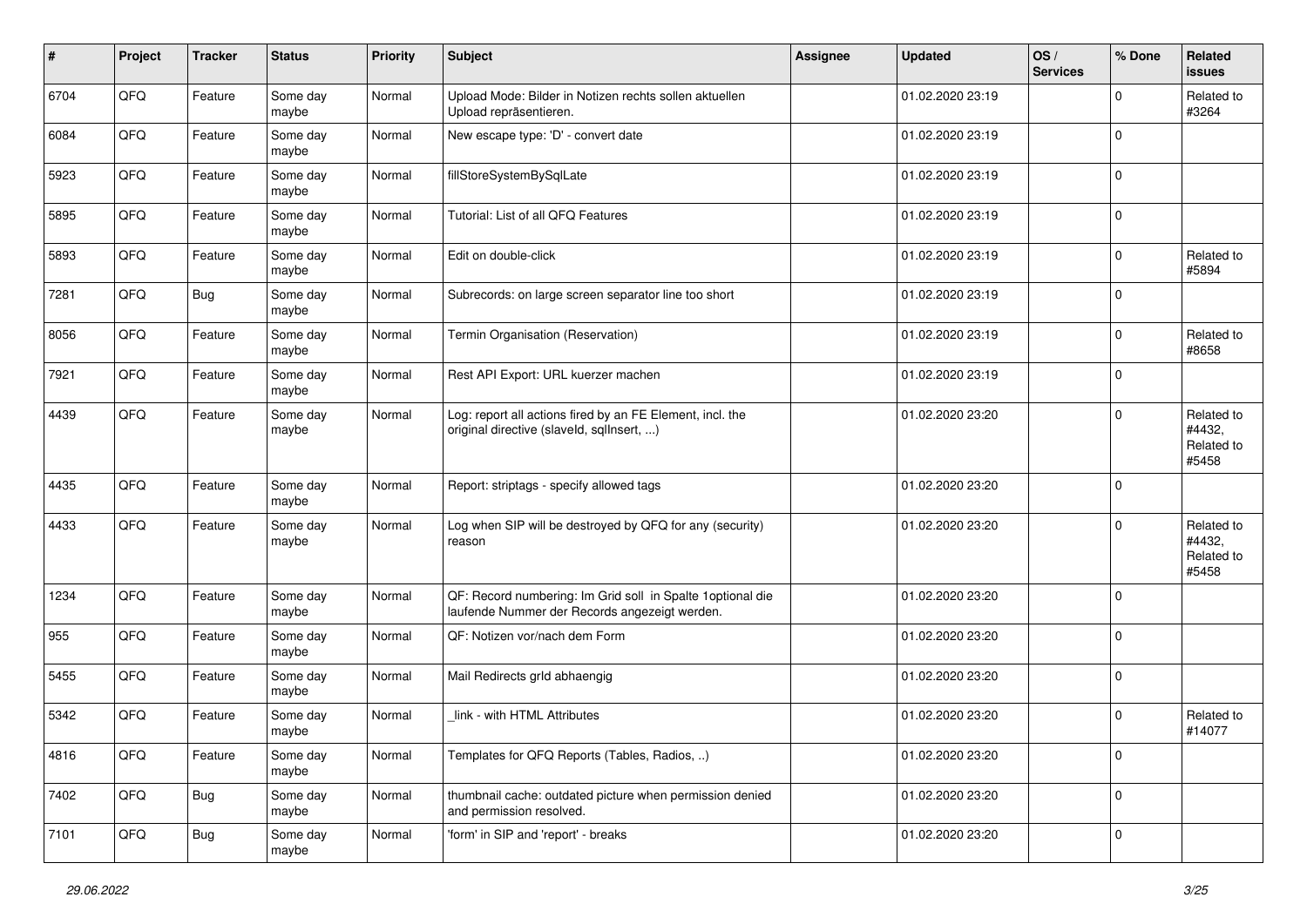| $\sharp$ | Project | <b>Tracker</b> | <b>Status</b>     | <b>Priority</b> | <b>Subject</b>                                                                                                                                                | <b>Assignee</b> | <b>Updated</b>   | OS/<br><b>Services</b> | % Done      | Related<br>issues    |
|----------|---------|----------------|-------------------|-----------------|---------------------------------------------------------------------------------------------------------------------------------------------------------------|-----------------|------------------|------------------------|-------------|----------------------|
| 5851     | QFQ     | Feature        | Some day<br>maybe | Normal          | Queue System implementieren: MQTT, RabbitMQ                                                                                                                   |                 | 01.02.2020 23:20 |                        | 0           | Related to<br>#5715  |
| 5850     | QFQ     | Feature        | Some day<br>maybe | Normal          | Deployment: In QFQ Doc best practice fuer zeitgemaesses<br>Deployment beschreiben                                                                             |                 | 01.02.2020 23:20 |                        | $\mathbf 0$ |                      |
| 4443     | QFQ     | Feature        | Some day<br>maybe | Normal          | Form: multiple secondary tables                                                                                                                               |                 | 01.02.2020 23:20 |                        | $\mathbf 0$ |                      |
| 4546     | QFQ     | <b>Bug</b>     | Some day<br>maybe | Normal          | NH: SIP storage is destroyed                                                                                                                                  |                 | 01.02.2020 23:20 |                        | $\mathbf 0$ |                      |
| 4640     | QFQ     | Feature        | Some day<br>maybe | Normal          | Rename System Forms                                                                                                                                           |                 | 01.02.2020 23:20 |                        | $\mathbf 0$ |                      |
| 4627     | QFQ     | Feature        | Some day<br>maybe | Normal          | dbupdate: all tables - check 'create', 'modified' if it is possible<br>to change to default 'CURRENT_TIMESTAMP' and modified<br>'ON UPDATE CURRENT_TIMESTAMP' |                 | 01.02.2020 23:20 |                        | $\mathbf 0$ |                      |
| 4626     | QFQ     | Feature        | Some day<br>maybe | Normal          | Mobile View: 'classBody=qfq-form-right' makes no sense                                                                                                        |                 | 01.02.2020 23:20 |                        | $\mathbf 0$ |                      |
| 4551     | QFQ     | Feature        | Some day<br>maybe | Normal          | Set 'pills' via dynamicUpdate to show/hide/disabled                                                                                                           |                 | 01.02.2020 23:20 |                        | $\mathbf 0$ | Related to<br>#3752  |
| 4536     | QFQ     | Feature        | Some day<br>maybe | Normal          | FE upload: problem with delete if mutliple uploads an<br>FE.name="                                                                                            |                 | 01.02.2020 23:20 |                        | $\mathbf 0$ |                      |
| 4446     | QFQ     | Feature        | Some day<br>maybe | Normal          | New FE get same feldContainerId as last modifed FE                                                                                                            |                 | 01.02.2020 23:20 |                        | $\mathbf 0$ |                      |
| 5892     | QFQ     | Feature        | Some day<br>maybe | Normal          | QFQ should use T3 API to manipulate FE GROUP<br>membership                                                                                                    |                 | 01.02.2020 23:20 |                        | 0           |                      |
| 5452     | QFQ     | Feature        | Some day<br>maybe | Normal          | Thumbnails from PDF: bad quality                                                                                                                              |                 | 01.02.2020 23:20 |                        | $\Omega$    |                      |
| 4719     | QFQ     | Feature        | Some day<br>maybe | Normal          | Custom Message in Client in case of 'Browser tab close,<br>modification will be lost'                                                                         |                 | 01.02.2020 23:20 |                        | $\mathbf 0$ |                      |
| 10324    | QFQ     | <b>Bug</b>     | New               | Normal          | Excel Export mit Template funktioniert nur, wenn Template<br>vor uid kommt                                                                                    |                 | 30.03.2020 11:20 |                        | $\mathbf 0$ | Related to<br>#10257 |
| 10384    | QFQ     | Feature        | New               | Normal          | Parameter Exchange QFQ Instances                                                                                                                              |                 | 07.05.2020 09:38 |                        | $\mathbf 0$ |                      |
| 10738    | QFQ     | Feature        | Some day<br>maybe | Normal          | CORS headers for external API requests                                                                                                                        |                 | 10.06.2020 14:00 |                        | $\mathbf 0$ |                      |
| 10763    | QFQ     | Feature        | New               | Normal          | form accessed and submitted despite logout?                                                                                                                   |                 | 16.06.2020 11:43 |                        | $\mathbf 0$ |                      |
| 10874    | QFQ     | Feature        | New               | Normal          | Erstellen eines Foreign Keys in der Tabelle "FormElement"                                                                                                     |                 | 13.07.2020 10:11 |                        | 0           |                      |
| 10890    | QFQ     | Bug            | New               | Normal          | AutoCron hangs                                                                                                                                                |                 | 20.07.2020 13:56 |                        | $\mathbf 0$ |                      |
| 11195    | QFQ     | Bug            | New               | Low             | Dynamic Update: Note not updated if new text is empty<br>(v20.4)                                                                                              |                 | 25.09.2020 11:14 |                        | 0           |                      |
| 10759    | QFG     | <b>Bug</b>     | New               | Normal          | emptyMeansNull - Feld falsch aktualisiert                                                                                                                     |                 | 12.11.2020 23:45 |                        | 0           |                      |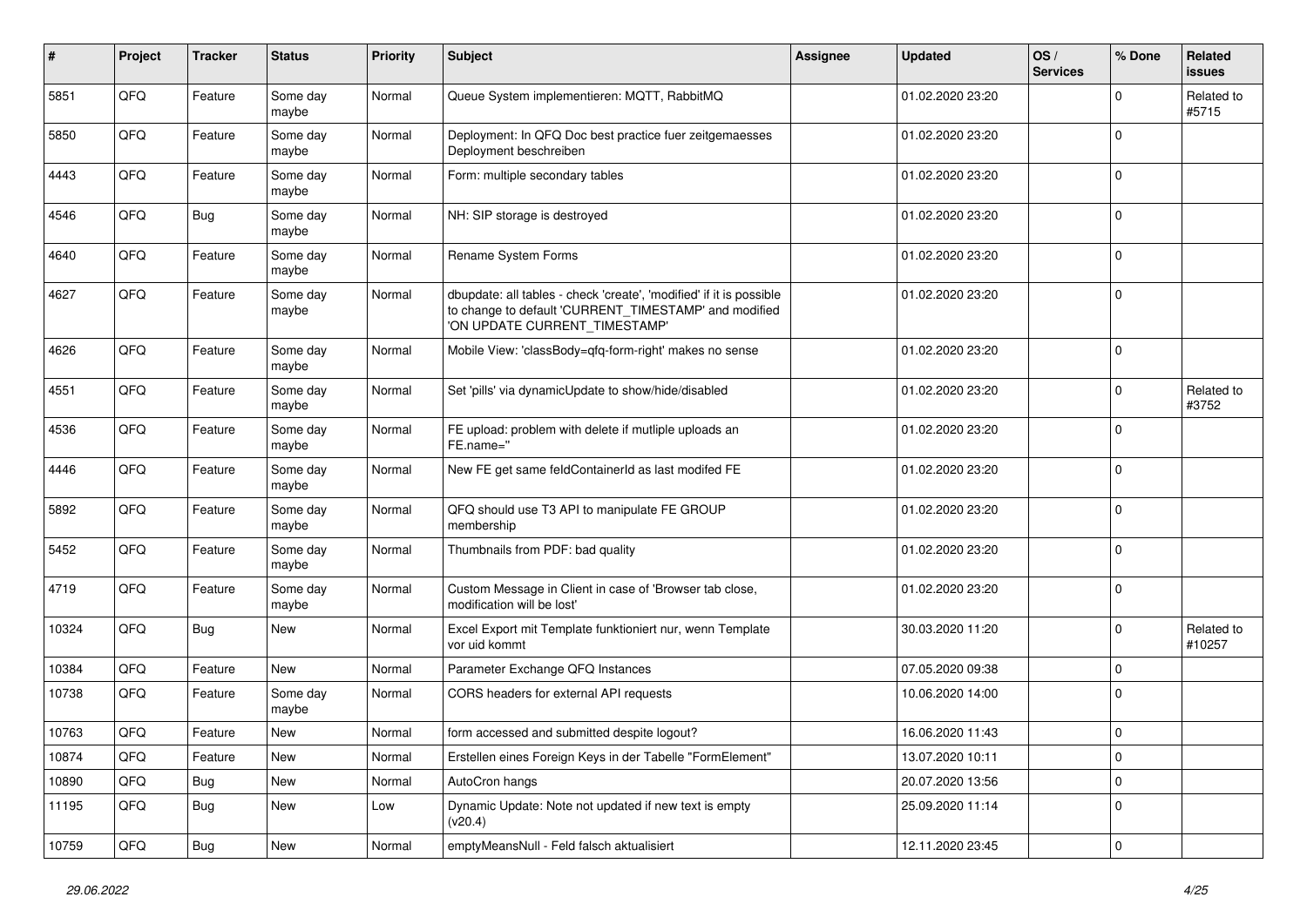| ∦     | Project | <b>Tracker</b> | <b>Status</b>     | <b>Priority</b> | <b>Subject</b>                                                     | Assignee        | <b>Updated</b>   | OS/<br><b>Services</b> | % Done      | Related<br>issues                           |
|-------|---------|----------------|-------------------|-----------------|--------------------------------------------------------------------|-----------------|------------------|------------------------|-------------|---------------------------------------------|
| 11522 | QFQ     | <b>Bug</b>     | <b>New</b>        | Normal          | Aus/Einblenden von Reitern                                         |                 | 13.11.2020 14:58 |                        | $\mathbf 0$ |                                             |
| 11535 | QFQ     | Feature        | <b>New</b>        | Normal          | Ability to create SQL columns in frontend QFQ forms                |                 | 17.11.2020 12:11 |                        | $\mathbf 0$ |                                             |
| 11534 | QFQ     | Feature        | New               | Normal          | Report: Action on selected rows - Table batchprocessing<br>feature |                 | 18.11.2020 08:15 |                        | $\mathbf 0$ |                                             |
| 11715 | QFQ     | <b>Bug</b>     | New               | Normal          | acceptZeroAsRequired and requiredOffButMark do not<br>coincide     |                 | 08.12.2020 12:13 |                        | $\mathbf 0$ |                                             |
| 11716 | QFQ     | Feature        | New               | Normal          | Form an beliebiger Stelle im Report anzeigen                       |                 | 09.12.2020 09:47 |                        | $\mathbf 0$ |                                             |
| 9126  | QFQ     | Bug            | Some day<br>maybe | Normal          | hidden Form elements are present in page source                    |                 | 02.01.2021 18:41 |                        | $\mathbf 0$ |                                             |
| 3880  | QFQ     | Feature        | Some day<br>maybe | Normal          | Form 'Form': anlegen einer Tabelle                                 |                 | 14.01.2021 10:12 |                        | $\mathbf 0$ |                                             |
| 7229  | QFQ     | Feature        | Some day<br>maybe | Normal          | New FormElement.type: Button                                       |                 | 01.02.2021 12:32 |                        | $\mathbf 0$ |                                             |
| 12038 | QFQ     | Feature        | New               | Normal          | a) STORE_VAR: filenameOnlyStripUniq, b) SP:<br>QSTRIPUNIQ()        |                 | 17.02.2021 23:55 |                        | $\mathbf 0$ |                                             |
| 12039 | QFQ     | Feature        | New               | Normal          | Missing htmlSpecialChar() in pre processing on form submit         |                 | 18.02.2021 00:09 |                        | $\mathbf 0$ | Related to<br>#14320                        |
| 12135 | QFQ     | Feature        | New               | Normal          | Subrecord: Notiz                                                   |                 | 24.04.2021 16:58 |                        | $\mathbf 0$ |                                             |
| 7278  | QFQ     | Feature        | Some day<br>maybe | Normal          | Form: Wert vordefinieren der immer gesetzt wird                    |                 | 02.05.2021 09:27 |                        | $\mathbf 0$ |                                             |
| 12156 | QFQ     | Feature        | New               | Normal          | Form: Optional disable 'leave page'                                |                 | 03.05.2021 20:45 |                        | $\mathbf 0$ |                                             |
| 4194  | QFQ     | Feature        | In Progress       | Normal          | Bootstrap 4 ist jetzt offiziel                                     |                 | 03.05.2021 20:47 |                        | $\mathbf 0$ | Related to<br>#10114                        |
| 10345 | QFQ     | Feature        | <b>New</b>        | Normal          | Templates - Patterns QFQ Style                                     |                 | 03.05.2021 21:01 |                        | $\mathbf 0$ | Related to<br>#10713                        |
| 10766 | QFQ     | <b>Bug</b>     | New               | High            | Radiobutton / parameter.buttonClass=btn-default: dynamic<br>update |                 | 03.05.2021 21:12 |                        | $\mathbf 0$ | Related to<br>#11237                        |
| 11850 | QFQ     | Feature        | New               | Urgent          | Wizard Form: basierend auf einer Tabelle eine Form<br>anlegen.     |                 | 03.05.2021 21:12 |                        | $\mathbf 0$ | Blocked by<br>#8082                         |
| 880   | QFQ     | Feature        | Some day<br>maybe | Urgent          | Security: PHP, SQL Injection, XSS                                  |                 | 03.05.2021 21:14 |                        | $\mathbf 0$ | Related to<br>#14320                        |
| 4445  | QFQ     | Feature        | Some day<br>maybe | Normal          | template group: Option to simulate fieldset                        |                 | 28.06.2021 14:11 |                        | $\mathbf 0$ |                                             |
| 10114 | QFQ     | Feature        | New               | High            | Symbol (Link): 'G:' (Glyphicon) replaced by 'i:' (icon)            |                 | 07.12.2021 17:19 |                        | 0           | Related to<br>#3797,<br>Related to<br>#4194 |
| 14185 | QFQ     | Feature        | New               | Normal          | External/Autocron.php - better suitable directory                  | Support: System | 28.05.2022 11:03 |                        | $\mathbf 0$ |                                             |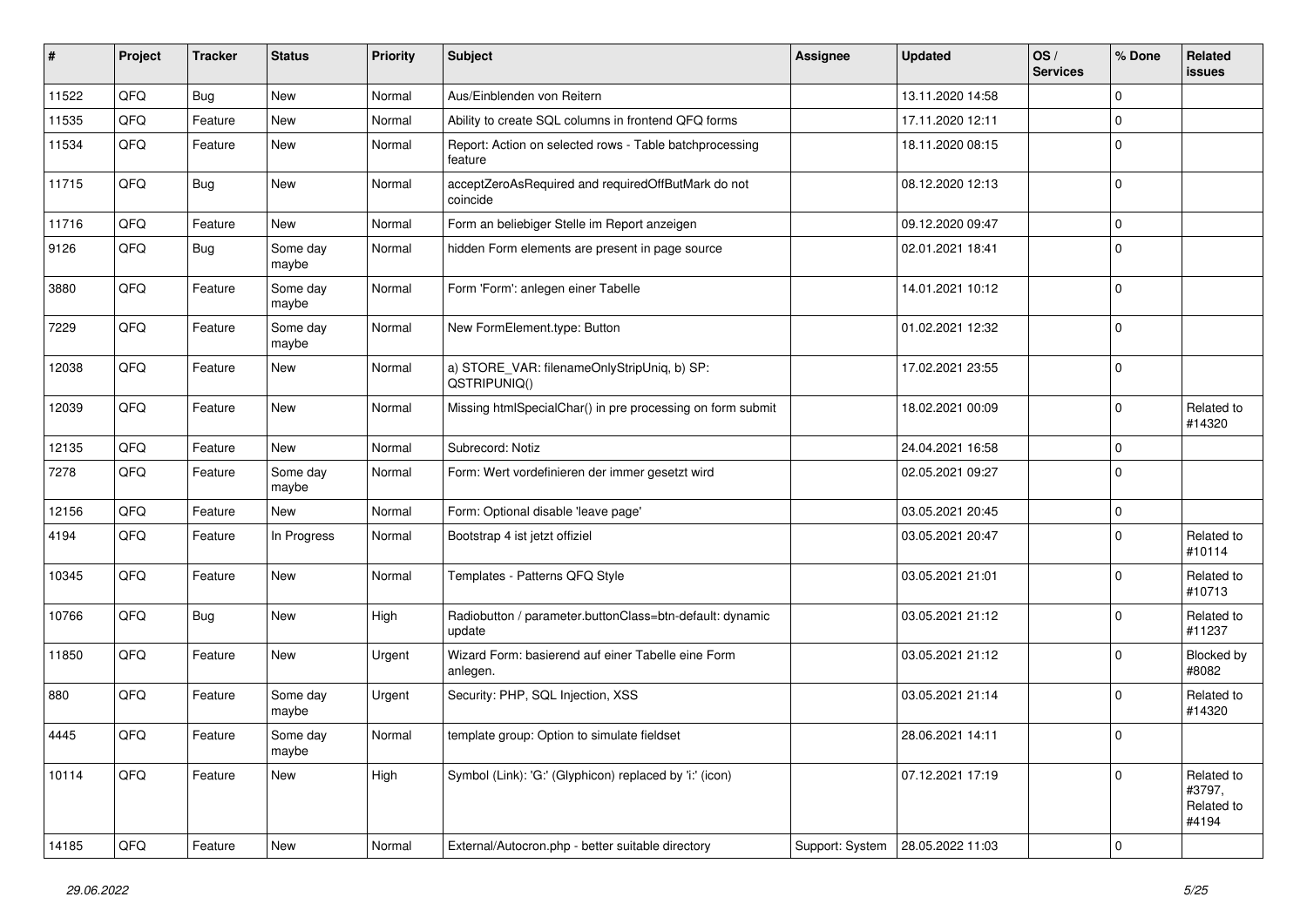| #     | Project | Tracker    | <b>Status</b>     | <b>Priority</b> | Subject                                                                                                                                                  | <b>Assignee</b> | <b>Updated</b>   | OS/<br><b>Services</b> | % Done      | Related<br>issues    |
|-------|---------|------------|-------------------|-----------------|----------------------------------------------------------------------------------------------------------------------------------------------------------|-----------------|------------------|------------------------|-------------|----------------------|
| 4420  | QFQ     | Feature    | Some day<br>maybe | Normal          | Client: Local Storage - store the changes of a form, local in<br>the browser.                                                                            | Benjamin Baer   | 11.12.2019 16:02 |                        | 0           |                      |
| 3415  | QFQ     | Feature    | Some day<br>maybe | Normal          | FE Login Box Templatefile                                                                                                                                | Benjamin Baer   | 11.12.2019 16:02 |                        | 0           |                      |
| 3692  | QFQ     | Feature    | Some day<br>maybe | Normal          | QFQ Webseite                                                                                                                                             | Benjamin Baer   | 11.12.2019 16:02 |                        | 0           | Related to<br>#5033  |
| 2063  | QFQ     | Bug        | Some day<br>maybe | Normal          | Pills auf 'inaktiv' setzen falls keine Element auf dem Pill<br>sichtbar sind.                                                                            | Benjamin Baer   | 11.12.2019 16:03 |                        | $\mathbf 0$ | Related to<br>#3752  |
| 9898  | QFQ     | Bug        | Feedback          | Normal          | Formular trotz Timeout gespeichert                                                                                                                       | Benjamin Baer   | 01.02.2020 15:56 |                        | $\mathbf 0$ |                      |
| 9535  | QFQ     | <b>Bug</b> | Feedback          | Normal          | Report:  AS '_vertical' - column to wide - vertical >> rot45,<br>rot90                                                                                   | Benjamin Baer   | 01.02.2020 15:56 |                        | $\mathbf 0$ |                      |
| 5389  | QFQ     | Feature    | Some day<br>maybe | Normal          | QFQ Design: Multline label / note                                                                                                                        | Benjamin Baer   | 01.02.2020 23:19 |                        | $\mathbf 0$ |                      |
| 8522  | QFQ     | Feature    | Some day<br>maybe | Normal          | build QFQ - npm warnings                                                                                                                                 | Benjamin Baer   | 01.02.2020 23:19 |                        | 50          |                      |
| 4454  | QFQ     | Bug        | Some day<br>maybe | Normal          | Required Elements: multiple elements in a row - whole row<br>marked if only one input is empty.                                                          | Benjamin Baer   | 01.02.2020 23:20 |                        | $\mathbf 0$ |                      |
| 4398  | QFQ     | Bug        | Some day<br>maybe | Normal          | Typeahead: mouse click in a prefilled input opens a single<br>item dropdown with the current value - click on it seems to<br>set the value, not the key. | Benjamin Baer   | 01.02.2020 23:20 |                        | $\mathbf 0$ | Related to<br>#4457  |
| 5024  | QFQ     | Feature    | Some day<br>maybe | Normal          | Fabric: Generate PDF with edits                                                                                                                          | Benjamin Baer   | 01.02.2020 23:20 |                        | $\mathbf 0$ | Related to<br>#10704 |
| 6972  | QFQ     | Feature    | Some day<br>maybe | Normal          | Fabric Clipboard / cross browser tab                                                                                                                     | Benjamin Baer   | 01.02.2020 23:21 |                        | $\mathbf 0$ |                      |
| 6970  | QFQ     | Feature    | Some day<br>maybe | Normal          | tablesorter: default fuer 'sortReset' aendern von 'Ctrl' zu 'Alt'                                                                                        | Benjamin Baer   | 01.02.2020 23:21 |                        | $\mathbf 0$ |                      |
| 7730  | QFQ     | Feature    | Priorize          | Normal          | SELECT Box: title in between                                                                                                                             | Benjamin Baer   | 01.02.2020 23:22 |                        | $\mathbf 0$ |                      |
| 9130  | QFQ     | Feature    | Some day<br>maybe | Normal          | tablesorter: Automatic Row numbering / Zeilenummer                                                                                                       | Benjamin Baer   | 01.02.2020 23:22 |                        | 0           |                      |
| 10003 | QFQ     | Feature    | Priorize          | Normal          | fieldset: stronger visualize group                                                                                                                       | Benjamin Baer   | 12.02.2020 08:13 |                        | 0           |                      |
| 11237 | QFQ     | Bug        | New               | High            | Radiobutton / parameter.buttonClass= btn-default - kein dirty<br>Trigger                                                                                 | Benjamin Baer   | 03.05.2021 21:12 |                        | $\mathbf 0$ | Related to<br>#10766 |
| 11057 | QFQ     | <b>Bug</b> | New               | High            | Checkboxes ohne span.checkmark im Report werden<br>ausgeblendet                                                                                          | Benjamin Baer   | 03.05.2021 21:12 |                        | 0           | Related to<br>#11039 |
| 9548  | QFQ     | Feature    | Feedback          | High            | FormElement: Pattern mismatch - optional report only on<br>focus lost                                                                                    | Benjamin Baer   | 03.05.2021 21:14 |                        | 0           |                      |
| 9135  | QFQ     | Feature    | Priorize          | Normal          | Progress Bar generic / replace old hourglass download<br>popup                                                                                           | Benjamin Baer   | 03.01.2022 07:43 |                        | 0           |                      |
| 7965  | QFQ     | Feature    | Priorize          | Normal          | Input type 'text' with visual format - currency                                                                                                          | Benjamin Baer   | 03.01.2022 07:45 |                        | $\pmb{0}$   |                      |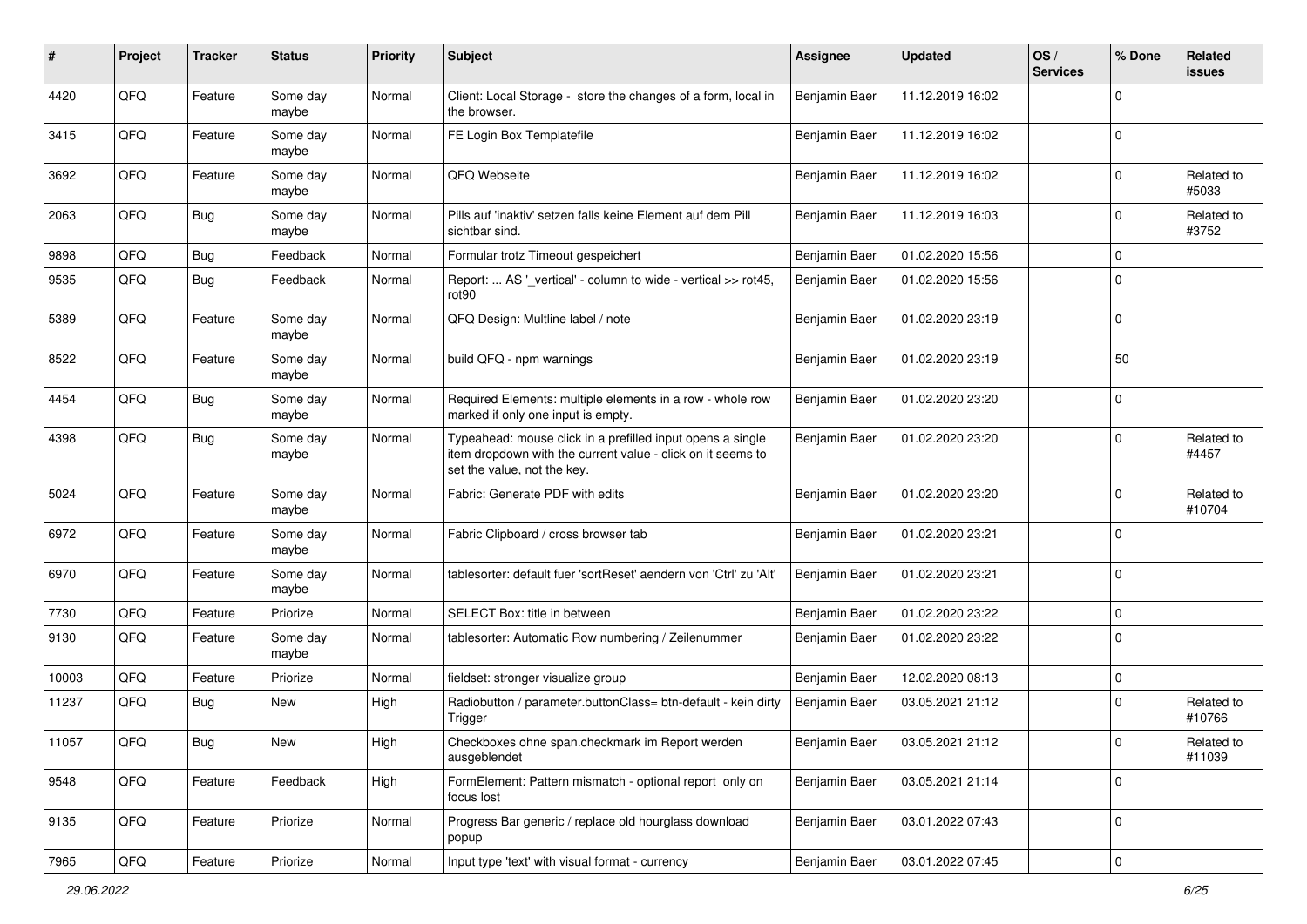| #     | Project | <b>Tracker</b> | <b>Status</b>     | <b>Priority</b> | Subject                                                                                             | <b>Assignee</b>     | <b>Updated</b>   | OS/<br><b>Services</b> | % Done      | Related<br>issues                                                      |
|-------|---------|----------------|-------------------|-----------------|-----------------------------------------------------------------------------------------------------|---------------------|------------------|------------------------|-------------|------------------------------------------------------------------------|
| 4457  | QFQ     | Bug            | Priorize          | Normal          | typeahead: pressing return to select an item, saves the form<br>and closes the form.                | Benjamin Baer       | 03.01.2022 08:01 |                        | $\Omega$    | Related to<br>#4398                                                    |
| 6566  | QFQ     | <b>Bug</b>     | Priorize          | Normal          | Link Function 'delete': provided parameter missing on page<br>reload                                | Benjamin Baer       | 03.01.2022 08:08 |                        | $\mathbf 0$ |                                                                        |
| 2665  | QFQ     | <b>Bug</b>     | Priorize          | Normal          | Dynamic Update funktioniert nicht, wenn beim<br>entsprechenden FormElement eine size angegeben ist. | Benjamin Baer       | 03.01.2022 08:12 |                        | 30          |                                                                        |
| 6870  | QFQ     | Feature        | Priorize          | Normal          | Click on '_link' triggers an API call                                                               | Benjamin Baer       | 03.01.2022 08:25 |                        | $\mathbf 0$ |                                                                        |
| 12476 | QFQ     | Feature        | New               | Normal          | clearMe: a) should trigger 'dirty', b) sticky on textarea resize                                    | Benjamin Baer       | 04.01.2022 08:40 |                        | $\Omega$    | Related to<br>#9528                                                    |
| 13647 | QFQ     | <b>Bug</b>     | <b>New</b>        | Normal          | Autofocus funktioniert nicht auf Chrome                                                             | Benjamin Baer       | 19.03.2022 17:44 |                        | $\mathbf 0$ |                                                                        |
| 13528 | QFQ     | <b>Bug</b>     | <b>New</b>        | Normal          | qfq.io > releases: es wird kein neues Release angelegt                                              | Benjamin Baer       | 19.03.2022 17:46 |                        | $\mathbf 0$ |                                                                        |
| 12556 | QFQ     | Feature        | <b>New</b>        | Normal          | Pills Title: colored = static or dynamic on allrequiredgiven                                        | Benjamin Baer       | 19.03.2022 17:49 |                        | $\mathbf 0$ |                                                                        |
| 5366  | QFQ     | Feature        | Priorize          | Normal          | Saving with keyboard shortcuts                                                                      | Benjamin Baer       | 21.03.2022 09:47 |                        | $\mathbf 0$ |                                                                        |
| 6224  | QFQ     | Feature        | Priorize          | Normal          | Dynamic update: fade in/out fields                                                                  | Benjamin Baer       | 21.03.2022 09:50 |                        | $\mathbf 0$ |                                                                        |
| 5562  | QFQ     | Feature        | Priorize          | Normal          | Drag'n'Drop fuer Uploads                                                                            | Benjamin Baer       | 21.03.2022 09:52 |                        | $\mathbf 0$ | Related to<br>#9706                                                    |
| 6801  | QFQ     | Feature        | Priorize          | Normal          | Fabric: Maximize / Fulllscreen                                                                      | Benjamin Baer       | 21.03.2022 09:56 |                        | $\mathbf 0$ |                                                                        |
| 6140  | QFQ     | Bug            | Priorize          | Normal          | QFQ DnD Sort: Locked fields                                                                         | Benjamin Baer       | 21.03.2022 09:56 |                        | $\Omega$    |                                                                        |
| 7602  | QFQ     | Feature        | ToDo              | High            | Multi Select: with checkboxes                                                                       | Benjamin Baer       | 22.03.2022 09:07 |                        | $\mathbf 0$ |                                                                        |
| 12490 | QFQ     | Feature        | <b>New</b>        | Normal          | Loading Plugins in QFQ - see what tinymce does. (lazy<br>loading)                                   | Benjamin Baer       | 08.06.2022 10:37 |                        | $\Omega$    | Related to<br>#12611,<br>Related to<br>#10013,<br>Related to<br>#7732  |
| 7732  | QFQ     | Feature        | Some day<br>maybe | Normal          | Javascript: Lazy Loading der add on libs                                                            | Benjamin Baer       | 08.06.2022 10:38 |                        | $\Omega$    | Related to<br>#12611,<br>Related to<br>#12490,<br>Related to<br>#10013 |
| 9579  | QFQ     | Feature        | Some day<br>maybe | Normal          | Multiform with Process Row                                                                          | <b>Carsten Rose</b> | 11.12.2019 16:01 |                        | $\mathbf 0$ |                                                                        |
| 9704  | QFQ     | Feature        | Some day<br>maybe | Normal          | Thumbnails Generieren beim Splitten von PDF Files                                                   | Carsten Rose        | 11.12.2019 16:01 |                        | $\mathbf 0$ |                                                                        |
| 8106  | QFQ     | <b>Bug</b>     | Some day<br>maybe | Normal          | Dynamic Update: Feld kann nicht auf empty zurückgesetzt<br>werden                                   | Carsten Rose        | 11.12.2019 16:01 |                        | $\mathbf 0$ |                                                                        |
| 8894  | QFQ     | Feature        | Some day<br>maybe | Normal          | Documentation Tags Usable in QFQ Application                                                        | Carsten Rose        | 11.12.2019 16:01 |                        | 0           |                                                                        |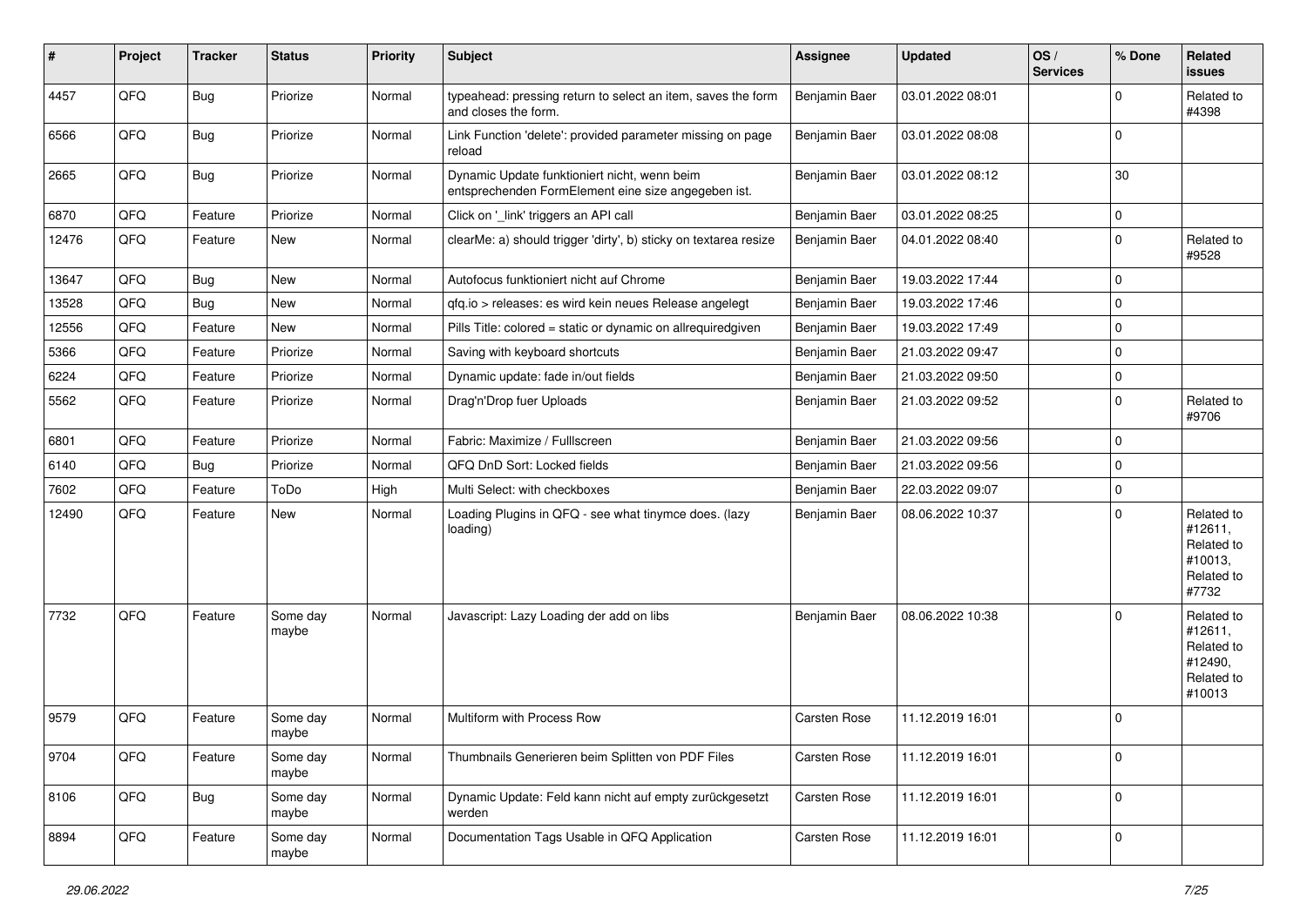| #    | Project | <b>Tracker</b> | <b>Status</b>     | <b>Priority</b> | Subject                                                                                                                       | <b>Assignee</b> | <b>Updated</b>   | OS/<br><b>Services</b> | % Done      | Related<br>issues                           |
|------|---------|----------------|-------------------|-----------------|-------------------------------------------------------------------------------------------------------------------------------|-----------------|------------------|------------------------|-------------|---------------------------------------------|
| 8892 | QFQ     | Feature        | Some day<br>maybe | Normal          | Display and Edit SQL Comments in Form Editor                                                                                  | Carsten Rose    | 11.12.2019 16:01 |                        | 0           |                                             |
| 7107 | QFQ     | Feature        | Some day<br>maybe | Normal          | Showcase Registration Tool: Anmeldung / Administration :<br>Liste Anmeldungen / Emaileinaldung                                | Carsten Rose    | 11.12.2019 16:01 |                        | $\mathbf 0$ |                                             |
| 7336 | QFQ     | Feature        | Some day<br>maybe | Normal          | PDF Upload: disallow PDFs with specific Meta information                                                                      | Carsten Rose    | 11.12.2019 16:01 |                        | $\mathbf 0$ |                                             |
| 6715 | QFQ     | Feature        | Some day<br>maybe | Normal          | Code-Refactoring: dbArray vereinheitlichen                                                                                    | Carsten Rose    | 11.12.2019 16:02 |                        | $\mathbf 0$ |                                             |
| 4349 | QFQ     | Feature        | Some day<br>maybe | Normal          | link download: downloaded external URL to<br>deliver/concatenate - check mimetipe and handle it correctly                     | Carsten Rose    | 11.12.2019 16:02 |                        | $\mathbf 0$ |                                             |
| 4839 | QFQ     | Feature        | Some day<br>maybe | Normal          | gfg-handle in <head> Abschnitt</head>                                                                                         | Carsten Rose    | 11.12.2019 16:02 |                        | $\mathbf 0$ |                                             |
| 4956 | QFQ     | Feature        | Some day<br>maybe | Normal          | Sendmail: Benutzerdefinierte Headers                                                                                          | Carsten Rose    | 11.12.2019 16:02 |                        | $\mathbf 0$ |                                             |
| 3291 | QFQ     | Feature        | Some day<br>maybe | Normal          | AutoCron websiteToken                                                                                                         | Carsten Rose    | 11.12.2019 16:02 |                        | 0           | Related to<br>#4250                         |
| 3285 | QFQ     | Feature        | Some day<br>maybe | Normal          | Zeichenlimit pro Feld: textarea / editor                                                                                      | Carsten Rose    | 11.12.2019 16:02 |                        | 0           |                                             |
| 3273 | QFQ     | Feature        | Some day<br>maybe | Low             | Dirty Flag in Form                                                                                                            | Carsten Rose    | 11.12.2019 16:02 |                        | $\mathbf 0$ |                                             |
| 3349 | QFQ     | Bug            | Some day<br>maybe | Normal          | config.qfq.ini: a) vertraegt keine '=' im Value (z.B. Passwort),<br>b) Values sollten in ticks einschliessbar sein (spaces, ) | Carsten Rose    | 11.12.2019 16:02 |                        | $\mathbf 0$ |                                             |
| 3385 | QFQ     | Feature        | Some day<br>maybe | Normal          | templateGroup: insert/update/delete non primary records                                                                       | Carsten Rose    | 11.12.2019 16:02 |                        | $\mathbf 0$ |                                             |
| 3350 | QFQ     | Feature        | Some day<br>maybe | Normal          | FormEditor: Hilfetext hinter 'checktype'                                                                                      | Carsten Rose    | 11.12.2019 16:02 |                        | 0           |                                             |
| 3332 | QFQ     | Feature        | Some day<br>maybe | Normal          | Uploads: Thumbnails, Details zum hochgeladenen File                                                                           | Carsten Rose    | 11.12.2019 16:02 |                        | 0           | Related to<br>#3264,<br>Related to<br>#5333 |
| 3331 | QFQ     | Feature        | Some day<br>maybe | Normal          | Default Tooltip fuer _page? Links: mit Form und Record ID                                                                     | Carsten Rose    | 11.12.2019 16:02 |                        | 0           |                                             |
| 3458 | QFQ     | Feature        | Some day<br>maybe | Normal          | Display 'Edit Form Element'-Checkbox on form: should<br>depend on FE Group                                                    | Carsten Rose    | 11.12.2019 16:02 |                        | $\mathbf 0$ | Related to<br>#3447                         |
| 3457 | QFQ     | Feature        | Some day<br>maybe | Normal          | LDAP: concat multi values to one single entry                                                                                 | Carsten Rose    | 11.12.2019 16:02 |                        | $\mathbf 0$ |                                             |
| 3402 | QFQ     | Feature        | Some day<br>maybe | Normal          | Syntax Highlighting via CodeMirror                                                                                            | Carsten Rose    | 11.12.2019 16:02 |                        | 100         | Related to<br>#3207                         |
| 3537 | QFQ     | Feature        | Some day<br>maybe | Low             | SHOW COLUMNS FROM tableName - Extend '{{!'<br>definition                                                                      | Carsten Rose    | 11.12.2019 16:02 |                        | $\mathbf 0$ |                                             |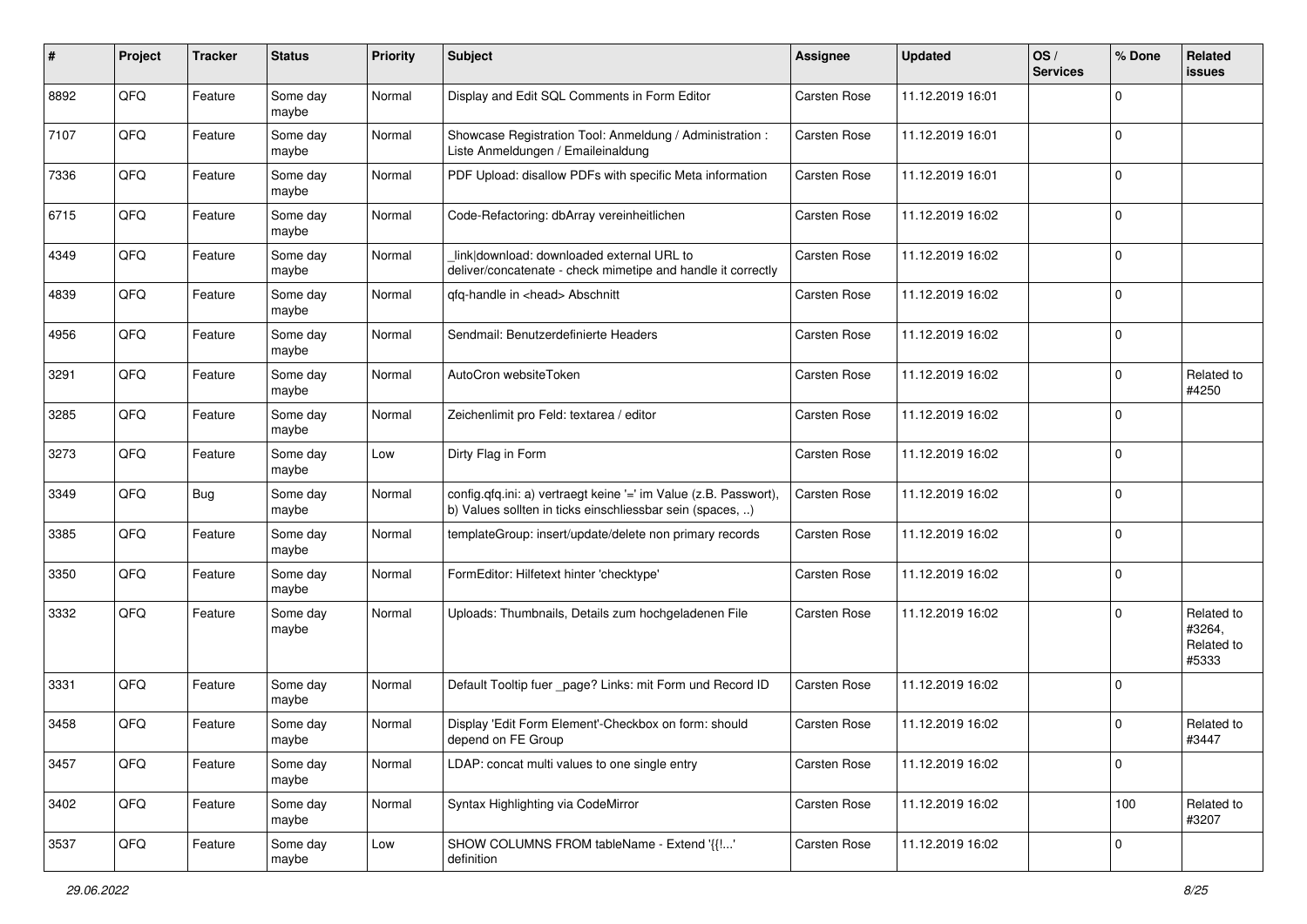| #    | Project | <b>Tracker</b> | <b>Status</b>     | <b>Priority</b> | <b>Subject</b>                                                                                                                               | Assignee            | <b>Updated</b>   | OS/<br><b>Services</b> | % Done      | Related<br><b>issues</b>                    |
|------|---------|----------------|-------------------|-----------------|----------------------------------------------------------------------------------------------------------------------------------------------|---------------------|------------------|------------------------|-------------|---------------------------------------------|
| 3588 | QFQ     | <b>Bug</b>     | Some day<br>maybe | Normal          | templateGroup: versteckte Elemente werden weiterhin<br>gespeichert.                                                                          | <b>Carsten Rose</b> | 11.12.2019 16:02 |                        | $\Omega$    |                                             |
| 3682 | QFQ     | <b>Bug</b>     | Some day<br>maybe | Normal          | Dynamic update: Radio buttons                                                                                                                | Carsten Rose        | 11.12.2019 16:02 |                        | $\Omega$    |                                             |
| 3708 | QFQ     | Feature        | Some day<br>maybe | Normal          | Form: input - 'specialchars', 'none'  gewisse tags erlauben,<br>andere verbieten                                                             | Carsten Rose        | 11.12.2019 16:02 |                        | $\Omega$    | Related to<br>#14320                        |
| 3677 | QFQ     | Feature        | Some day<br>maybe | Normal          | wkhtmltopdf: FE User access prohibited, if client IP changes -<br>\$TYPO3_CONF_VARS[FE][lockIP]                                              | <b>Carsten Rose</b> | 11.12.2019 16:02 |                        | $\Omega$    |                                             |
| 3666 | QFQ     | Feature        | Some day<br>maybe | Normal          | a) Performance Messung: mysql real escape string() im<br>Vergleich zu str_replace(), b) doppeltes Aufrufen von<br>mysql_real_escape_string() | Carsten Rose        | 11.12.2019 16:02 |                        | $\Omega$    |                                             |
| 3811 | QFQ     | <b>Bug</b>     | Some day<br>maybe | Normal          | Dynamic Update: extraButtonInfo - Text aktualisieren                                                                                         | Carsten Rose        | 11.12.2019 16:03 |                        | 0           | Related to<br>#11517                        |
| 3750 | QFQ     | <b>Bug</b>     | Some day<br>maybe | Normal          | FE in a row: if one violates check, all are red                                                                                              | Carsten Rose        | 11.12.2019 16:03 |                        | $\Omega$    |                                             |
| 3877 | QFQ     | Feature        | Some day<br>maybe | Normal          | FormEditor: die Felder die aktuell nicht gebraucht werden nur<br>auf readonly/disabled setzen (nicht ausblenden > das irritiert.             | <b>Carsten Rose</b> | 11.12.2019 16:03 |                        | $\Omega$    |                                             |
| 3895 | QFQ     | <b>Bug</b>     | Some day<br>maybe | Normal          | typeahead pedantic: on lehrkredit Idap webpass - if only one<br>person is in dropdown, such person can't be selected                         | Carsten Rose        | 11.12.2019 16:03 |                        | $\Omega$    |                                             |
| 3882 | QFQ     | <b>Bug</b>     | Some day<br>maybe | Normal          | templateGroup: disable 'add' if limit is reached - funktioniert<br>nicht wenn bereits records existierten                                    | Carsten Rose        | 11.12.2019 16:03 |                        | $\Omega$    |                                             |
| 3941 | QFQ     | Feature        | Some day<br>maybe | Normal          | sqlAfter: es sollten mehrere moeglich sein                                                                                                   | Carsten Rose        | 11.12.2019 16:03 |                        | $\Omega$    | Related to<br>#3942                         |
| 3905 | QFQ     | Feature        | Some day<br>maybe | Normal          | Documentation: Best Practice anhand eines Online<br>Bewerbungstools                                                                          | <b>Carsten Rose</b> | 11.12.2019 16:03 |                        | $\Omega$    |                                             |
| 3900 | QFQ     | Feature        | Some day<br>maybe | Normal          | Extend documentation of 'Copy / Paste'                                                                                                       | Carsten Rose        | 11.12.2019 16:03 |                        | $\Omega$    | Related to<br>#3899                         |
| 4008 | QFQ     | <b>Bug</b>     | Some day<br>maybe | Normal          | FormElemen.type=sendmail: wrong 'TO' if 'real<br>name <rea@mail.to>' is used</rea@mail.to>                                                   | Carsten Rose        | 11.12.2019 16:03 |                        | $\mathbf 0$ |                                             |
| 3991 | QFQ     | Feature        | Some day<br>maybe | Normal          | report: Columnname ' skipWrap' skips 'fbeg', 'fend'                                                                                          | Carsten Rose        | 11.12.2019 16:03 |                        | $\Omega$    |                                             |
| 3947 | QFQ     | Feature        | Some day<br>maybe | Normal          | Attack detectect: logout current user                                                                                                        | Carsten Rose        | 11.12.2019 16:03 |                        | $\Omega$    | Related to<br>#5458,<br>Related to<br>#6299 |
| 3942 | QFQ     | Feature        | Some day<br>maybe | Normal          | Action Elemente: neu generierte IDs via FE weitergeben                                                                                       | Carsten Rose        | 11.12.2019 16:03 |                        | $\Omega$    | Related to<br>#3941                         |
| 4026 | QFQ     | Feature        | Some day<br>maybe | Normal          | sqlLog.sql: log number of FE.id                                                                                                              | <b>Carsten Rose</b> | 11.12.2019 16:03 |                        | $\Omega$    | Related to<br>#5458                         |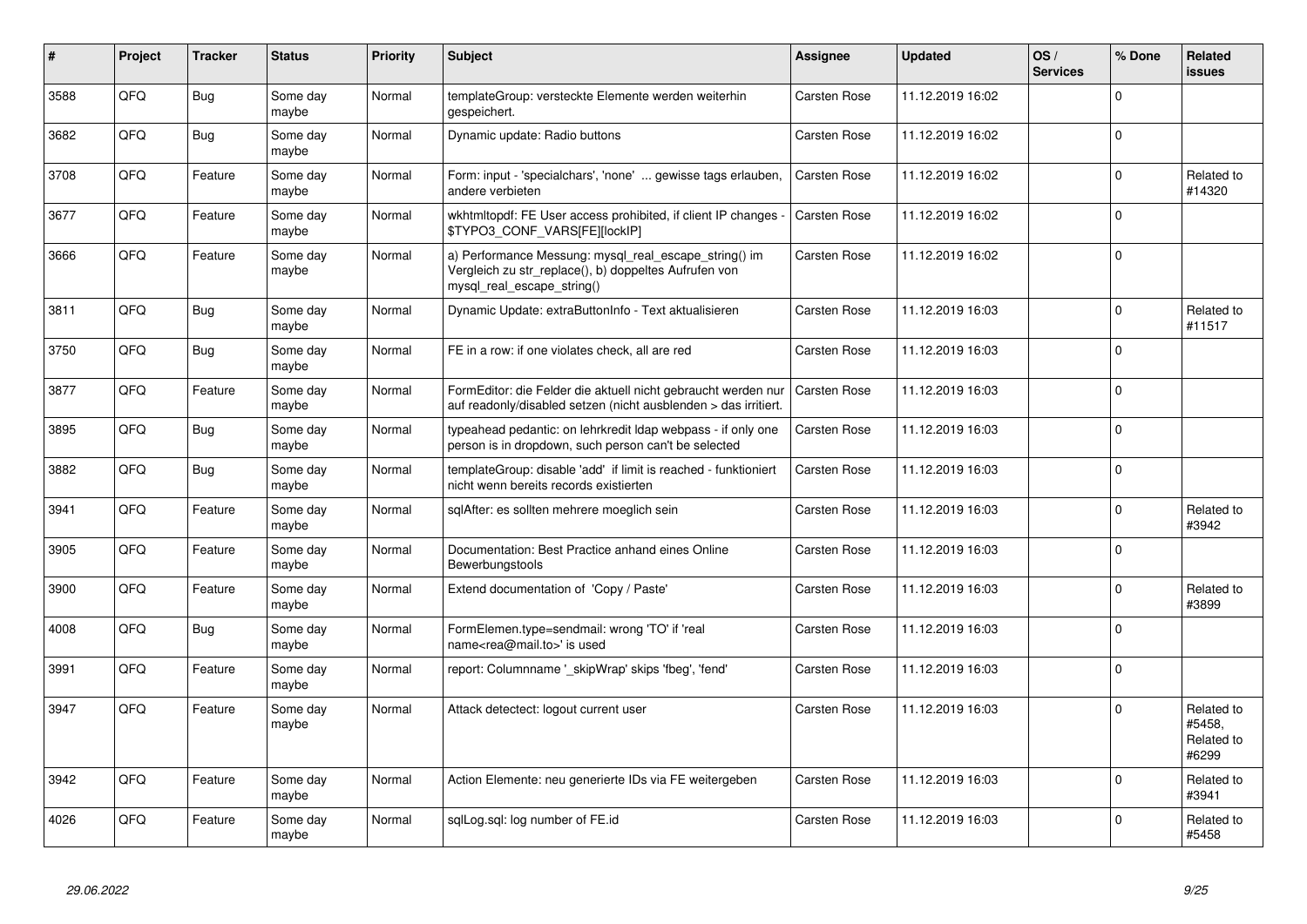| #    | Project | <b>Tracker</b> | <b>Status</b>     | <b>Priority</b> | Subject                                                                                                                               | Assignee            | <b>Updated</b>   | OS/<br><b>Services</b> | % Done         | Related<br>issues                           |
|------|---------|----------------|-------------------|-----------------|---------------------------------------------------------------------------------------------------------------------------------------|---------------------|------------------|------------------------|----------------|---------------------------------------------|
| 4018 | QFQ     | Feature        | Some day<br>maybe | Normal          | typeahead: solve problem with potential long query<br>parameter                                                                       | <b>Carsten Rose</b> | 11.12.2019 16:03 |                        | $\Omega$       |                                             |
| 4197 | QFQ     | Feature        | Some day<br>maybe | Normal          | Unit Test fuer JSON Stream von QuickFormQuery.php ><br>doForm()                                                                       | <b>Carsten Rose</b> | 11.12.2019 16:03 |                        | 0              |                                             |
| 4293 | QFQ     | <b>Bug</b>     | Some day<br>maybe | Normal          | Download broken if token 'd:' is missing - but no error<br>message                                                                    | Carsten Rose        | 11.12.2019 16:03 |                        | $\Omega$       | Related to<br>#7514                         |
| 4259 | QFQ     | Feature        | Some day<br>maybe | Normal          | Instant trigger a cron job                                                                                                            | Carsten Rose        | 11.12.2019 16:03 |                        | $\Omega$       |                                             |
| 1946 | QFQ     | Feature        | Some day<br>maybe | Normal          | Kontrolle ob der ReadOnly Modus bei den<br>Formularelementen korrekt implementiert ist                                                | Carsten Rose        | 11.12.2019 16:03 |                        | $\Omega$       |                                             |
| 1635 | QFQ     | Feature        | Some day<br>maybe | Normal          | QFQ Extension content record: weitere Optionen einblenden.                                                                            | <b>Carsten Rose</b> | 11.12.2019 16:03 |                        | $\Omega$       |                                             |
| 2084 | QFQ     | Feature        | Some day<br>maybe | Normal          | Mailto mit encryption: Subrecord                                                                                                      | <b>Carsten Rose</b> | 11.12.2019 16:03 |                        | $\Omega$       | Related to<br>#2082                         |
| 2995 | QFQ     | Feature        | Some day<br>maybe | Normal          | Dropdown JQuery Plugin: 'chosen' - Moeglichkeit um Select<br>Listen mehr Funktion zu geben. Kein Bootstrap noetig.                    | Carsten Rose        | 11.12.2019 16:03 |                        | $\mathbf 0$    |                                             |
| 3130 | QFQ     | Bug            | Some day<br>maybe | Normal          | Debug Info's nicht korrekt nach 'New > Save'.                                                                                         | <b>Carsten Rose</b> | 11.12.2019 16:03 |                        | $\Omega$       | Related to<br>#3253                         |
| 3216 | QFQ     | Feature        | Some day<br>maybe | Normal          | dynamic update für checkbox label2                                                                                                    | Carsten Rose        | 11.12.2019 16:03 |                        | $\Omega$       | Related to<br>#2081                         |
| 3267 | QFQ     | Feature        | Some day<br>maybe | Normal          | 2 Forms auf einer Seite: real + Read only                                                                                             | Carsten Rose        | 11.12.2019 16:03 |                        | $\Omega$       |                                             |
| 4023 | QFQ     | Feature        | New               | Normal          | prepared statements - FE action: salveld, sqllnsert,<br>sqlUpdate, sqlDelete, sqlBefore, sqlAfter                                     | Carsten Rose        | 11.12.2019 16:15 |                        | $\Omega$       |                                             |
| 2361 | QFQ     | Feature        | New               | Normal          | Logging wer/wann/wo welches Formular aufgerufen hat                                                                                   | <b>Carsten Rose</b> | 11.12.2019 16:15 |                        | $\Omega$       | Related to<br>#4432.<br>Related to<br>#7480 |
| 4756 | QFQ     | Bug            | New               | Normal          | Form dirty even nothing changes                                                                                                       | <b>Carsten Rose</b> | 11.12.2019 16:16 |                        | $\mathbf 0$    |                                             |
| 7480 | QFQ     | Feature        | New               | Normal          | Record History (Undo / Redo)                                                                                                          | Carsten Rose        | 11.12.2019 16:16 |                        | $\Omega$       | Related to<br>#2361                         |
| 6602 | QFQ     | Feature        | New               | Normal          | Formlet: in Report auf Mausklick ein mini-form oeffnen                                                                                | <b>Carsten Rose</b> | 11.12.2019 16:16 |                        | $\mathbf 0$    |                                             |
| 8702 | QFQ     | Feature        | <b>New</b>        | Normal          | Load Record which is locked: missing user info                                                                                        | Carsten Rose        | 11.12.2019 16:16 |                        | $\overline{0}$ | Related to<br>#9789                         |
| 9777 | QFQ     | Feature        | New               | Normal          | Logging QFQ Variables                                                                                                                 | Carsten Rose        | 16.12.2019 17:17 |                        | $\mathbf 0$    |                                             |
| 9927 | QFQ     | Feature        | New               | Normal          | QFQ Update: a) Update nur machen wenn BE User<br>eingeloggt ist., b) Bei Fehler genaue Meldung welcher<br>Updateschritt Probleme hat. | Carsten Rose        | 22.01.2020 12:59 |                        | $\mathbf 0$    |                                             |
| 7660 | QFG     | Feature        | New               | Normal          | IMAP: import mails to DB, move / delete mails                                                                                         | Carsten Rose        | 01.02.2020 09:52 |                        | 0              |                                             |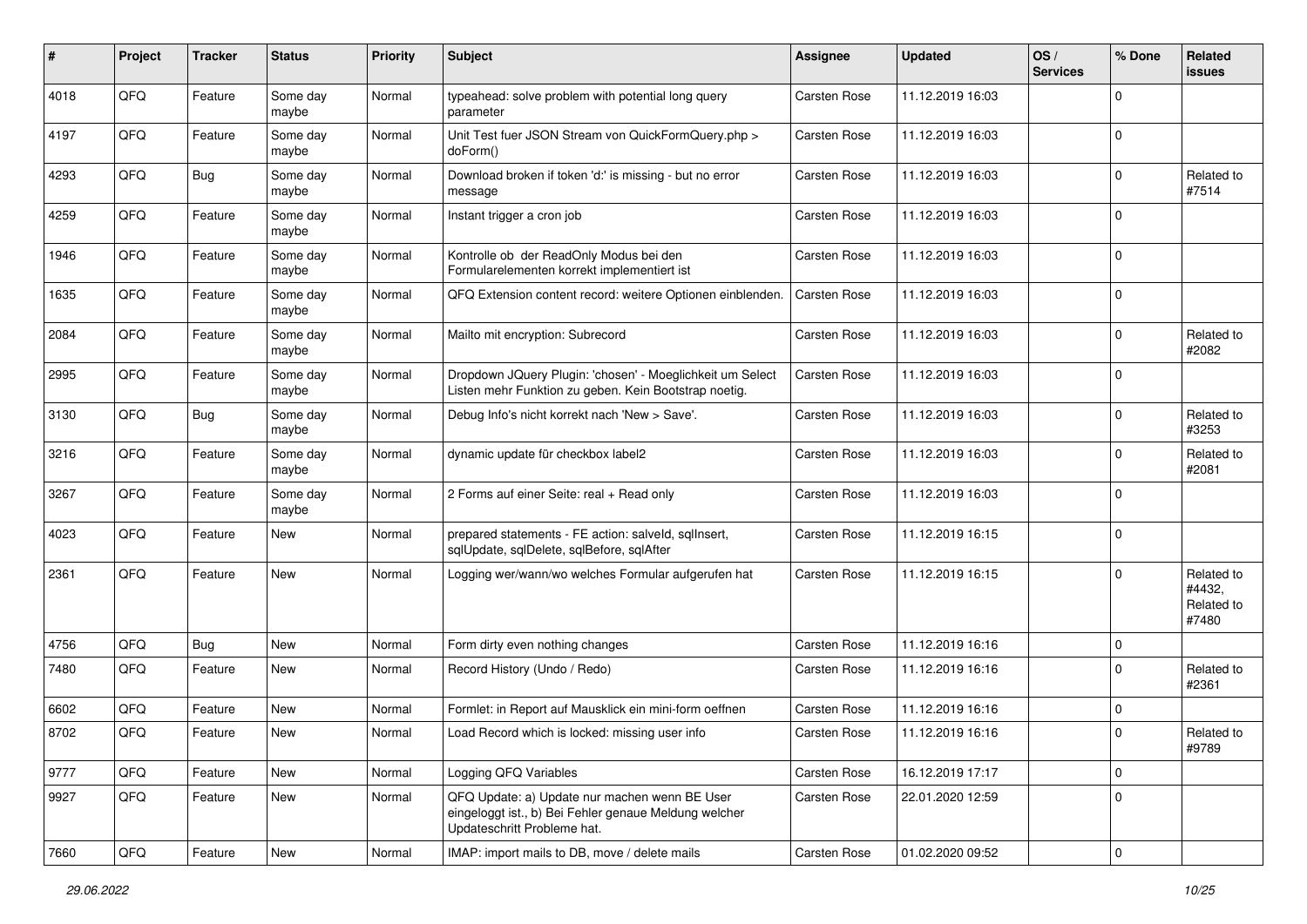| #     | <b>Project</b> | <b>Tracker</b> | <b>Status</b>     | <b>Priority</b> | <b>Subject</b>                                                                                    | Assignee            | <b>Updated</b>   | OS/<br><b>Services</b> | % Done      | Related<br>issues   |
|-------|----------------|----------------|-------------------|-----------------|---------------------------------------------------------------------------------------------------|---------------------|------------------|------------------------|-------------|---------------------|
| 5782  | QFQ            | Feature        | <b>New</b>        | Normal          | NextCloud API                                                                                     | <b>Carsten Rose</b> | 01.02.2020 10:02 |                        | $\mathbf 0$ |                     |
| 7920  | QFQ            | Feature        | New               | Normal          | FE: Syntax Highlight, Zeinlenumbruch                                                              | Carsten Rose        | 01.02.2020 10:03 |                        | $\Omega$    |                     |
| 3782  | QFQ            | <b>Bug</b>     | Priorize          | Normal          | Bei fehlerhafter Eingabe (z.B. Datum) sollte das erwartete<br>Format angezeigt werden             | Carsten Rose        | 01.02.2020 10:13 |                        | $\Omega$    |                     |
| 5942  | QFQ            | Feature        | Priorize          | Normal          | 'L' and 'type': append to links, generate via '_link' by using 'u:'                               | <b>Carsten Rose</b> | 01.02.2020 10:13 |                        | $\Omega$    |                     |
| 7616  | QFQ            | <b>Bug</b>     | Priorize          | Normal          | Selectlist with Enum & Dynamic Update                                                             | <b>Carsten Rose</b> | 01.02.2020 10:13 |                        | $\Omega$    |                     |
| 6574  | QFQ            | Bug            | Priorize          | Normal          | gfg.log: Fehlermeldung wurde angezeigt, aber nicht geloggt                                        | Carsten Rose        | 01.02.2020 10:13 |                        | $\mathbf 0$ |                     |
| 7522  | QFQ            | Feature        | Priorize          | Normal          | Inserting default index.html to folder (Avoid Apache Indexing)                                    | Carsten Rose        | 01.02.2020 10:13 |                        | $\mathbf 0$ |                     |
| 7290  | QFQ            | Feature        | Priorize          | Normal          | FormEditor: title as textarea if LEN(title)>60                                                    | Carsten Rose        | 01.02.2020 10:13 |                        | $\mathbf 0$ | Blocked by<br>#7682 |
| 7217  | QFQ            | Feature        | Priorize          | Normal          | Download: notice User if ` sip=?` is missing                                                      | <b>Carsten Rose</b> | 01.02.2020 10:13 |                        | $\mathbf 0$ |                     |
| 6998  | QFQ            | Feature        | Priorize          | Normal          | Form: with debug=on show column information as tooltip of<br>column label                         | <b>Carsten Rose</b> | 01.02.2020 10:13 |                        | $\mathbf 0$ |                     |
| 8037  | QFQ            | <b>Bug</b>     | Priorize          | Normal          | FE.type=upload (advanced mode): {{slaveId:V}} missing<br>during dynamic update                    | Carsten Rose        | 01.02.2020 10:13 |                        | $\Omega$    |                     |
| 7656  | QFQ            | <b>Bug</b>     | Priorize          | Normal          | FE with required, 'pattern' and 'extraButtonLock': always<br>complain about missing value         | Carsten Rose        | 01.02.2020 10:13 |                        | $\Omega$    |                     |
| 8585  | QFQ            | Feature        | Priorize          | Normal          | Enhance Error message for 'unknown form'                                                          | <b>Carsten Rose</b> | 01.02.2020 10:13 |                        | $\mathbf 0$ |                     |
| 8584  | QFQ            | Feature        | Priorize          | Normal          | FE 'Action' - never assign to Container (except Template<br>Group)                                | Carsten Rose        | 01.02.2020 10:13 |                        | $\Omega$    |                     |
| 8034  | QFQ            | Feature        | Priorize          | Normal          | FormElement 'data': 22.22.2222 should not be accepted                                             | Carsten Rose        | 01.02.2020 10:13 |                        | $\Omega$    |                     |
| 7630  | QFQ            | Feature        | Priorize          | Normal          | detailed error message for simple upload                                                          | Carsten Rose        | 01.02.2020 10:13 |                        | $\mathbf 0$ |                     |
| 9947  | QFQ            | <b>Bug</b>     | Priorize          | Normal          | Unwanted error message if missing 'typeAheadSqlPrefetch'                                          | Carsten Rose        | 01.02.2020 10:13 |                        | $\mathbf 0$ |                     |
| 9862  | QFQ            | Bug            | Priorize          | Normal          | Failed writing to sql mail qfq.log should throw an exception                                      | Carsten Rose        | 01.02.2020 10:13 |                        | $\Omega$    |                     |
| 9900  | QFQ            | Feature        | Priorize          | Normal          | Generic API Call: tt-content record >> JSON                                                       | Carsten Rose        | 01.02.2020 10:13 |                        | $\mathbf 0$ |                     |
| 9975  | QFQ            | <b>Bug</b>     | Priorize          | Normal          | Dropdown Menu: 'r:3' broken                                                                       | Carsten Rose        | 01.02.2020 10:13 |                        | $\Omega$    |                     |
| 9983  | QFQ            | Feature        | New               | Normal          | Report Notation: new keyword 'range'                                                              | Carsten Rose        | 01.02.2020 15:55 |                        | $\mathbf 0$ |                     |
| 2643  | QFQ            | <b>Bug</b>     | Some day<br>maybe | Normal          | Zend / PHP Webinars anschauen                                                                     | Carsten Rose        | 01.02.2020 15:56 |                        | $\Omega$    |                     |
| 9773  | QFQ            | Bug            | <b>New</b>        | Normal          | form.parameter.formModeGlobal=requiredOff                                                         | Carsten Rose        | 01.02.2020 15:56 |                        | $\mathbf 0$ |                     |
| 10014 | QFQ            | Feature        | <b>New</b>        | Normal          | Manual.rst: describe behaviour and process order of<br>fillStoreVar, slaveld, sqlBefore,          | Carsten Rose        | 01.02.2020 22:31 |                        | $\Omega$    |                     |
| 9928  | QFQ            | Feature        | Priorize          | Normal          | SpecialColumnName: a) Deprecated: ' AS "_+tag " ', b)<br>New: ' AS "_ <tag1><tag2>"</tag2></tag1> | Carsten Rose        | 01.02.2020 23:17 |                        | $\Omega$    | Related to<br>#9929 |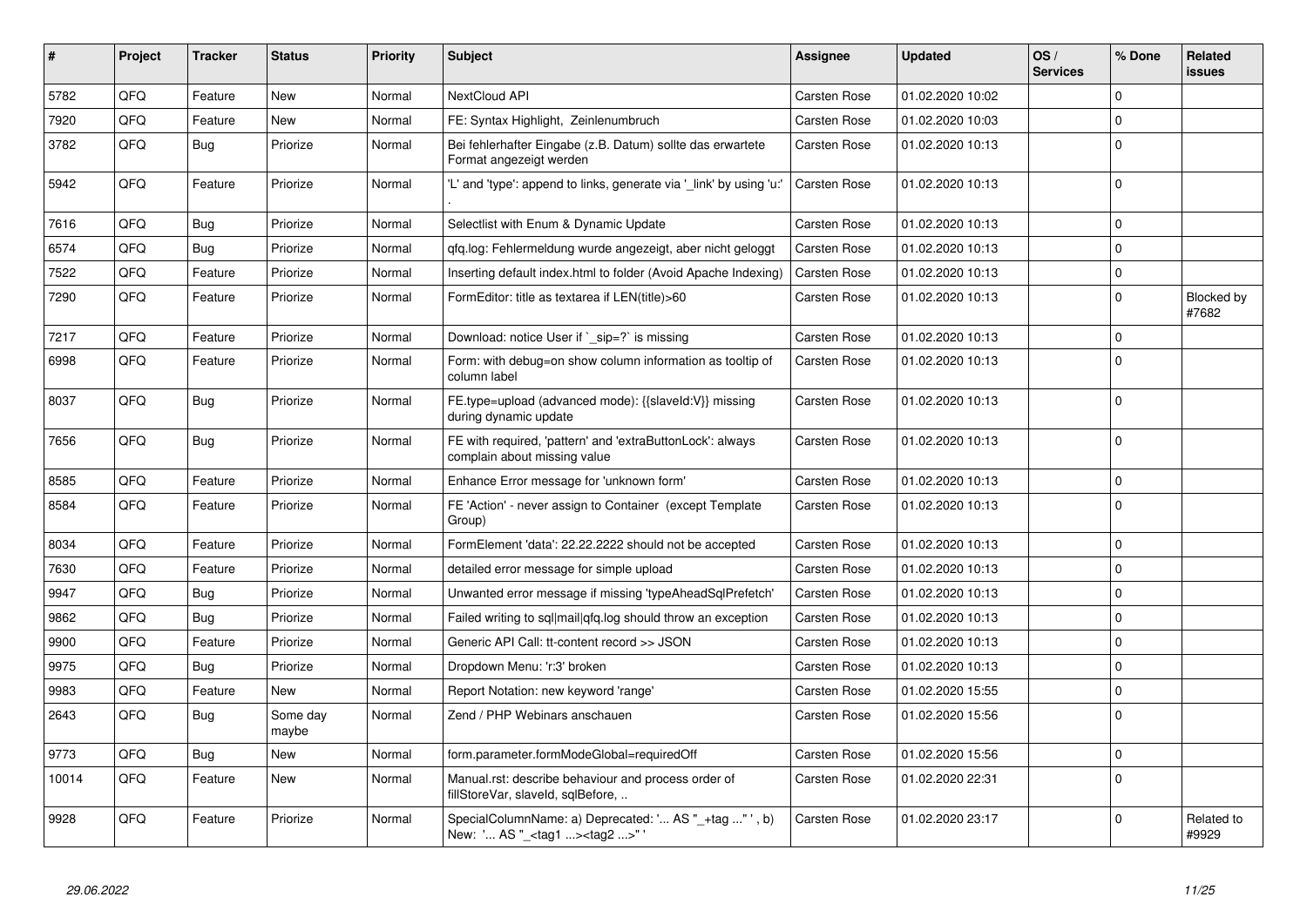| #    | Project | <b>Tracker</b> | <b>Status</b>     | <b>Priority</b> | <b>Subject</b>                                                                                                          | <b>Assignee</b>     | <b>Updated</b>   | OS/<br><b>Services</b> | % Done              | Related<br>issues   |
|------|---------|----------------|-------------------|-----------------|-------------------------------------------------------------------------------------------------------------------------|---------------------|------------------|------------------------|---------------------|---------------------|
| 8277 | QFQ     | Feature        | Priorize          | Normal          | fe.parameter.default=                                                                                                   | Carsten Rose        | 01.02.2020 23:17 |                        | 0                   | Related to<br>#8113 |
| 9968 | QFQ     | Feature        | Priorize          | Normal          | Tooltip in Links for Developer                                                                                          | Carsten Rose        | 01.02.2020 23:17 |                        | $\mathbf 0$         |                     |
| 4583 | QFQ     | Bug            | Some day<br>maybe | Normal          | Dynamic Update bei TypeAhead Feldern                                                                                    | Carsten Rose        | 01.02.2020 23:19 |                        | $\mathbf 0$         |                     |
| 4528 | QFQ     | <b>Bug</b>     | Some day<br>maybe | Normal          | extraButtonLock mit SQLAhead Bug                                                                                        | Carsten Rose        | 01.02.2020 23:19 |                        | 0                   |                     |
| 4092 | QFQ     | <b>Bug</b>     | Some day<br>maybe | Normal          | 1) Logging verbessern wann welches FE warum ausgefuehrt<br>wird, 2) Documentation: Best Practice Template Group         | <b>Carsten Rose</b> | 01.02.2020 23:19 |                        | $\mathbf 0$         | Related to<br>#3504 |
| 5021 | QFQ     | <b>Bug</b>     | Some day<br>maybe | Normal          | FE.typ=extra - during save displays error 'datum2' already<br>filled in STORE_SIP - the value is stored nevertheless    | Carsten Rose        | 01.02.2020 23:19 |                        | $\mathbf 0$         | Related to<br>#3875 |
| 5132 | QFQ     | Feature        | Some day<br>maybe | Normal          | Error Message sendmail missing attachment: more details                                                                 | Carsten Rose        | 01.02.2020 23:19 |                        | $\mathbf 0$         |                     |
| 4872 | QFQ     | Feature        | Some day<br>maybe | Normal          | Fields of Typo3 page available in STORE TYPO3                                                                           | Carsten Rose        | 01.02.2020 23:19 |                        | $\mathbf 0$         |                     |
| 4869 | QFQ     | Feature        | Some day<br>maybe | Normal          | Dynamic Update (show, hide, readonly?, required?) for<br><b>Template Group Elements</b>                                 | Carsten Rose        | 01.02.2020 23:19 |                        | 0                   | Related to<br>#4865 |
| 4606 | QFQ     | Feature        | Some day<br>maybe | Normal          | link: qualifier to render bootstrap button                                                                              | Carsten Rose        | 01.02.2020 23:19 |                        | $\mathbf 0$         |                     |
| 5768 | QFQ     | Bug            | Some day<br>maybe | Normal          | '{{pageLanguage:T}}' missing if QFQ is called via api                                                                   | Carsten Rose        | 01.02.2020 23:19 |                        | $\mathbf 0$         |                     |
| 5706 | QFQ     | Bug            | Some day<br>maybe | Normal          | upload: fileDestination needs to be sanatized                                                                           | <b>Carsten Rose</b> | 01.02.2020 23:19 |                        | 0                   |                     |
| 5557 | QFQ     | <b>Bug</b>     | Some day<br>maybe | Normal          | Form load: STORE RECORD filled, but should be empty                                                                     | Carsten Rose        | 01.02.2020 23:19 |                        | $\mathbf 0$         |                     |
| 5852 | QFQ     | Feature        | Some day<br>maybe | Normal          | Logging: mail.log / sql.log - im FE anzeigen und via AJAX<br>aktualisieren                                              | Carsten Rose        | 01.02.2020 23:19 |                        | $\mathbf 0$         | Related to<br>#5885 |
| 5579 | QFQ     | Feature        | Some day<br>maybe | Normal          | Enhance Doc / Presentation: variable type 'link column type'                                                            | Carsten Rose        | 01.02.2020 23:19 |                        | 0                   |                     |
| 5991 | QFQ     | Bug            | Some day<br>maybe | Normal          | URLs with ' ' or long parameter are problematic                                                                         | Carsten Rose        | 01.02.2020 23:19 |                        | $\mathbf 0$         |                     |
| 5983 | QFQ     | Feature        | Some day<br>maybe | Normal          | Form Submit (save & update): normalize date/-time FE                                                                    | Carsten Rose        | 01.02.2020 23:19 |                        | $\mathbf 0$         |                     |
| 4651 | QFQ     | <b>Bug</b>     | Some day<br>maybe | Normal          | "Loading document" Modal wird angezeigt bei uzhcd type=2<br>Ansicht                                                     | Carsten Rose        | 01.02.2020 23:20 |                        | 0                   |                     |
| 4328 | QFQ     | <b>Bug</b>     | Some day<br>maybe | Normal          | Error Message: Show FE name/number on problems in FE                                                                    | Carsten Rose        | 01.02.2020 23:20 |                        | $\mathsf{O}\xspace$ |                     |
| 4330 | QFQ     | Feature        | Some day<br>maybe | Normal          | Error Message: report missing {{ / }} in sqlUpdate, sqlInsert,<br>sqlDelete, sqlAfter, sqlBefore in FE action elements. | Carsten Rose        | 01.02.2020 23:20 |                        | 0                   |                     |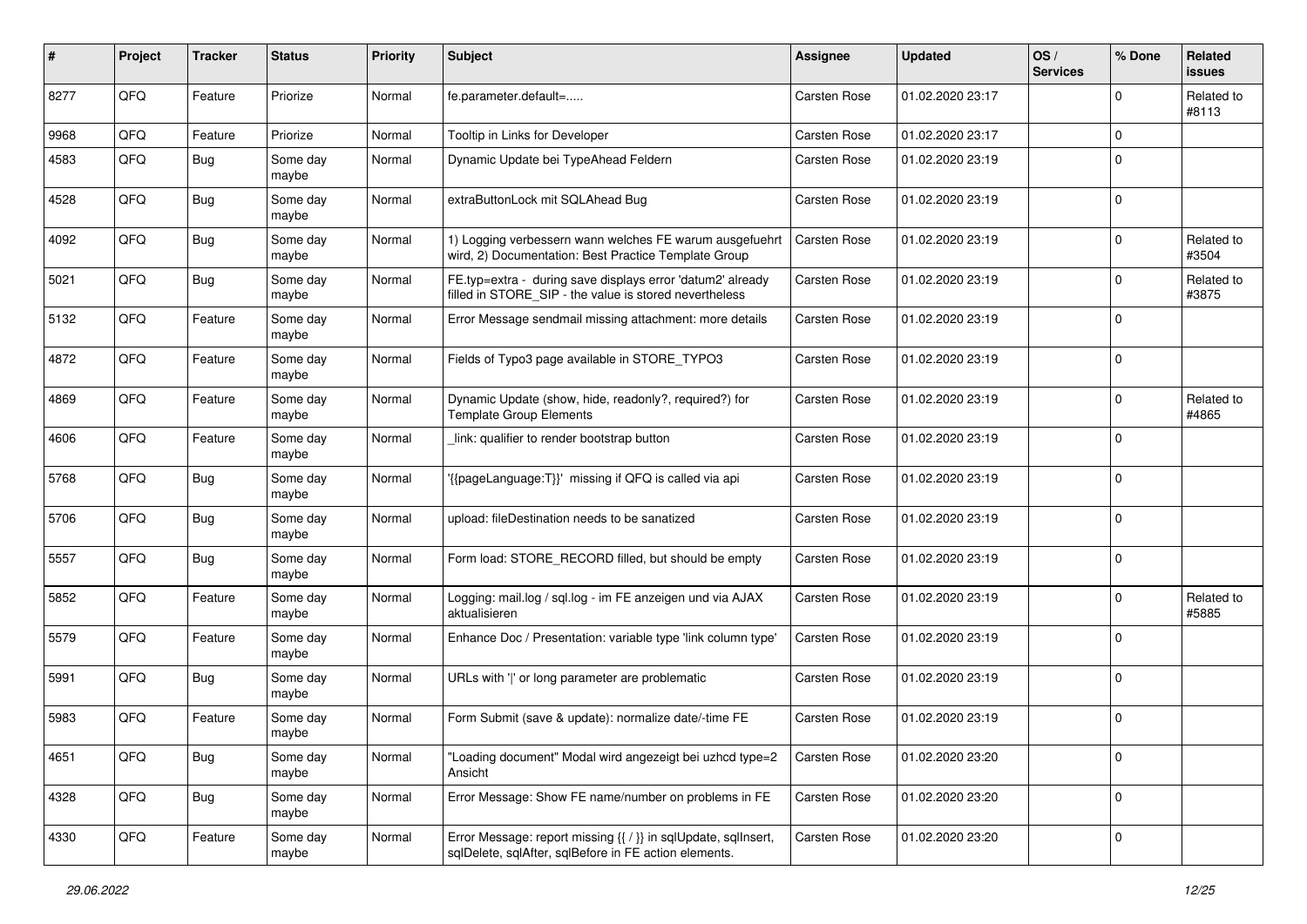| #    | Project        | <b>Tracker</b> | <b>Status</b>     | <b>Priority</b> | Subject                                                                            | Assignee            | <b>Updated</b>   | OS/<br><b>Services</b> | % Done      | Related<br>issues                              |
|------|----------------|----------------|-------------------|-----------------|------------------------------------------------------------------------------------|---------------------|------------------|------------------------|-------------|------------------------------------------------|
| 5428 | QFQ            | Feature        | Some day<br>maybe | Normal          | secure thumbnail: late render on access.                                           | Carsten Rose        | 01.02.2020 23:20 |                        | 0           |                                                |
| 4757 | QFQ            | Feature        | Some day<br>maybe | Normal          | Test subrecord: download links ok? Links ok?                                       | Carsten Rose        | 01.02.2020 23:20 |                        | $\mathbf 0$ |                                                |
| 4652 | QFQ            | Feature        | Some day<br>maybe | Normal          | UZH CD: Weiterleitung auf benutzerdefinierte 403/404 Seite                         | <b>Carsten Rose</b> | 01.02.2020 23:20 |                        | 0           |                                                |
| 5665 | QFQ            | Feature        | Some day<br>maybe | Normal          | Versuch das '{{!' nicht mehr noetig ist.                                           | Carsten Rose        | 01.02.2020 23:20 |                        | $\Omega$    | Related to<br>#7432,<br>Related to<br>#7434    |
| 4365 | QFQ            | Feature        | Some day<br>maybe | Normal          | Multi Language: new way of config                                                  | Carsten Rose        | 01.02.2020 23:20 |                        | 0           |                                                |
| 4343 | QFQ            | Feature        | Some day<br>maybe | Normal          | Link: Classifier to add 'attributes'                                               | <b>Carsten Rose</b> | 01.02.2020 23:20 |                        | 0           | Related to<br>#14077                           |
| 4659 | QFQ            | <b>Bug</b>     | Some day<br>maybe | Normal          | infoButtonExtra                                                                    | <b>Carsten Rose</b> | 01.02.2020 23:20 |                        | $\mathbf 0$ |                                                |
| 4549 | QFQ            | <b>Bug</b>     | Some day<br>maybe | Normal          | TemplateGroups: FE.type SELECT loose selected value after Carsten Rose<br>save     |                     | 01.02.2020 23:20 |                        | $\Omega$    | Related to<br>#4548,<br>Related to<br>#4771    |
| 4650 | QFQ            | Feature        | Some day<br>maybe | Normal          | Convert html to doc/rtf                                                            | <b>Carsten Rose</b> | 01.02.2020 23:20 |                        | $\mathbf 0$ | Related to<br>#10704                           |
| 4771 | QFQ            | <b>Bug</b>     | Some day<br>maybe | Normal          | qfq: select-down-values empty after save (edit-form for<br>program administrators) | <b>Carsten Rose</b> | 01.02.2020 23:20 |                        | $\Omega$    | Related to<br>#4549, Has<br>duplicate<br>#4282 |
| 5480 | QFQ            | Feature        | Some day<br>maybe | Normal          | QFQ: Dokumentation mit Screenshots versehen                                        | Carsten Rose        | 01.02.2020 23:20 |                        | $\mathbf 0$ | Related to<br>#9879                            |
| 3547 | QFQ            | <b>Bug</b>     | New               | Normal          | FE of type 'note' causes writing of empty fields.                                  | <b>Carsten Rose</b> | 01.02.2020 23:21 |                        | $\mathbf 0$ |                                                |
| 3504 | QFQ            | Feature        | New               | Normal          | Logging: welche Action FEs werden wann wie ausgefuehrt                             | <b>Carsten Rose</b> | 01.02.2020 23:21 |                        | $\Omega$    | Related to<br>#5458,<br>Related to<br>#4092    |
| 5576 | QFQ            | <b>Bug</b>     | New               | Normal          | Using MySQL 'DROP' requires privilege - wich is not really<br>necessary.           | Carsten Rose        | 01.02.2020 23:21 |                        | $\Omega$    |                                                |
| 5131 | QFQ            | Feature        | New               | Normal          | Activate Spin Gear ('wait/busy' indicator) via LINK attribute                      | <b>Carsten Rose</b> | 01.02.2020 23:21 |                        | 0           |                                                |
| 4250 | QFQ            | Feature        | New               | Normal          | AutoCron in QFQ via PHP                                                            | Carsten Rose        | 01.02.2020 23:21 |                        | $\mathbf 0$ | Related to<br>#3292,<br>Related to<br>#3291    |
| 6483 | $\mathsf{QFQ}$ | <b>Bug</b>     | New               | Normal          | R Store funktioniert nicht bei 'Report Notation' im FE                             | Carsten Rose        | 01.02.2020 23:21 |                        | 0           |                                                |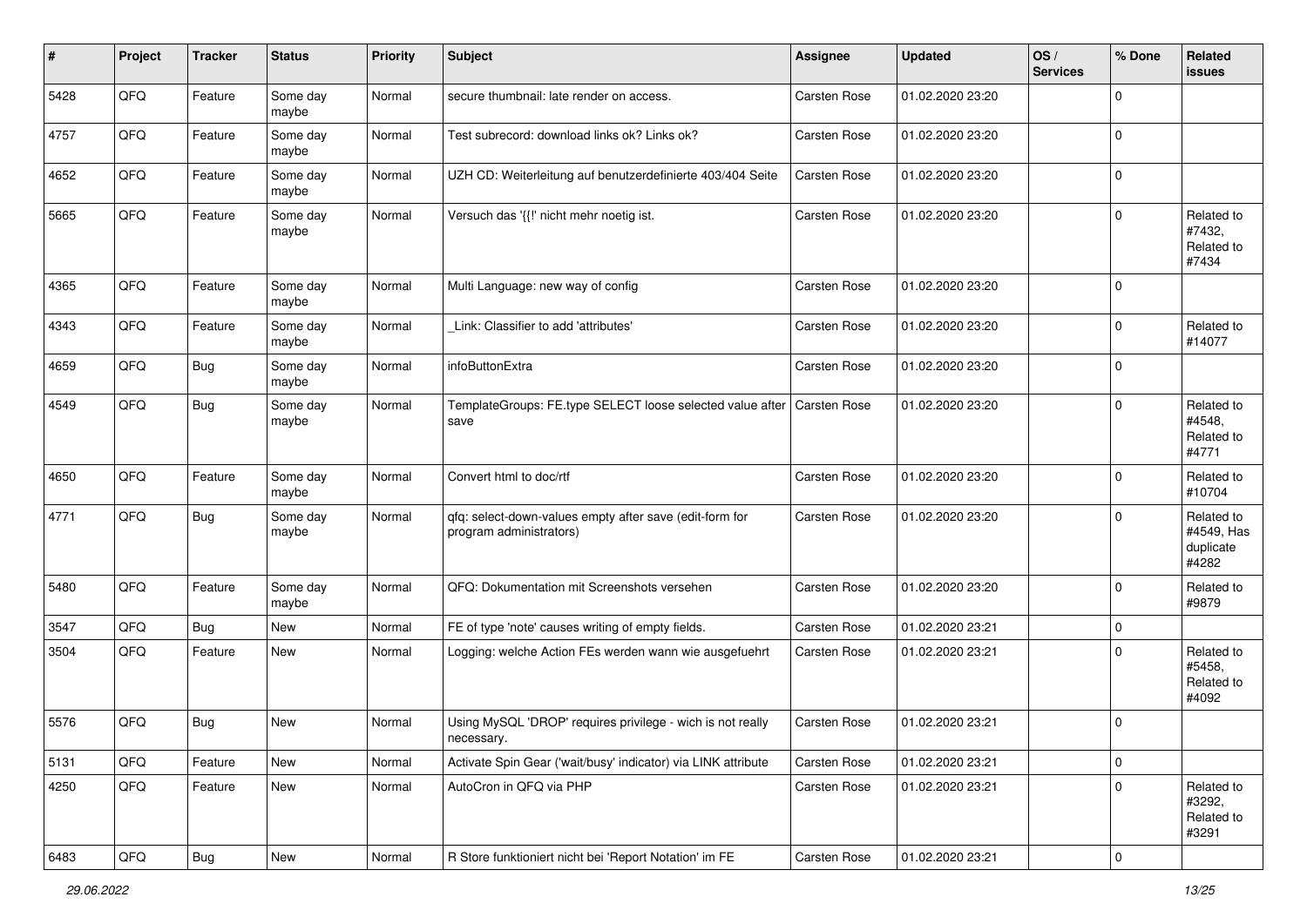| #    | Project | <b>Tracker</b> | <b>Status</b> | <b>Priority</b> | <b>Subject</b>                                                                                                             | Assignee            | <b>Updated</b>   | OS/<br><b>Services</b> | % Done      | Related<br><b>issues</b>                    |
|------|---------|----------------|---------------|-----------------|----------------------------------------------------------------------------------------------------------------------------|---------------------|------------------|------------------------|-------------|---------------------------------------------|
| 6462 | QFQ     | Bug            | <b>New</b>    | Normal          | File Upload: Nutzlose Fehlermeldung wenn Datei zu gross                                                                    | <b>Carsten Rose</b> | 01.02.2020 23:21 |                        | $\Omega$    | Related to<br>#6139                         |
| 6437 | QFQ     | Feature        | <b>New</b>    | Normal          | Neuer Mode Button bei FormElementen                                                                                        | Carsten Rose        | 01.02.2020 23:21 |                        | $\Omega$    | Related to<br>#9668,<br>Blocked by<br>#9678 |
| 6292 | QFQ     | Feature        | New           | Normal          | Download: File speichern mit Hash aber original Filename in<br>der Datenbank vermerken fuer Downloads                      | Carsten Rose        | 01.02.2020 23:21 |                        | $\Omega$    |                                             |
| 6289 | QFQ     | Feature        | <b>New</b>    | Normal          | Form: Log                                                                                                                  | Carsten Rose        | 01.02.2020 23:21 |                        | $\Omega$    |                                             |
| 6677 | QFQ     | <b>Bug</b>     | New           | Normal          | Error message FE Action Element: no/wrong FE reference<br>who cause the problem.                                           | Carsten Rose        | 01.02.2020 23:21 |                        | $\Omega$    |                                             |
| 6765 | QFQ     | Feature        | New           | Normal          | Moeglichkeit via QFQ eigene Logs zu schreiben                                                                              | <b>Carsten Rose</b> | 01.02.2020 23:21 |                        | $\mathbf 0$ |                                             |
| 6609 | QFQ     | Feature        | New           | Normal          | Formlet: JSON API erweitern                                                                                                | Carsten Rose        | 01.02.2020 23:21 |                        | 50          |                                             |
| 6594 | QFQ     | Feature        | New           | Normal          | Excel: on download, check if there is a valid sip                                                                          | Carsten Rose        | 01.02.2020 23:21 |                        | $\mathbf 0$ |                                             |
| 7014 | QFQ     | Bug            | New           | Normal          | Sending invalid emails succeeds when<br>debug.redirectAllMailTo is set                                                     | Carsten Rose        | 01.02.2020 23:21 |                        | $\Omega$    |                                             |
| 6912 | QFQ     | <b>Bug</b>     | New           | Normal          | error Message Var 'deadline' already set in SIP - in Form<br>with FE.value={{deadline:R:::{{deadlinePeriod:Y}}}}           | Carsten Rose        | 01.02.2020 23:21 |                        | $\Omega$    |                                             |
| 7119 | QFQ     | Feature        | New           | Normal          | Upload: scaleDownWidth, scaleDownHeight                                                                                    | Carsten Rose        | 01.02.2020 23:21 |                        | $\mathbf 0$ |                                             |
| 7102 | QFQ     | Feature        | <b>New</b>    | Normal          | Comment sign in report: '#' and '--'                                                                                       | Carsten Rose        | 01.02.2020 23:21 |                        | $\Omega$    |                                             |
| 7099 | QFQ     | Feature        | New           | Normal          | Redesign FormEditor                                                                                                        | <b>Carsten Rose</b> | 01.02.2020 23:21 |                        | $\mathbf 0$ |                                             |
| 6855 | QFQ     | Feature        | New           | Normal          | With {{feUser:U}}!={{feUser:T}}: Save / Delete: only possible<br>with {{feUserSave:U}}='yes' and '{{feUserDelete:U}}='yes' | <b>Carsten Rose</b> | 01.02.2020 23:21 |                        | $\Omega$    |                                             |
| 7261 | QFQ     | <b>Bug</b>     | <b>New</b>    | Normal          | Report pathFilename for user without path, only the filename                                                               | <b>Carsten Rose</b> | 01.02.2020 23:21 |                        | $\mathbf 0$ |                                             |
| 7219 | QFQ     | Bug            | New           | Normal          | typeSheadSql / typeAheadSqlPrefetch: change to curly<br>braces                                                             | Carsten Rose        | 01.02.2020 23:21 |                        | $\mathbf 0$ |                                             |
| 7481 | QFQ     | Feature        | New           | Normal          | Detect 'BaseUrl' automatically                                                                                             | <b>Carsten Rose</b> | 01.02.2020 23:21 |                        | $\mathbf 0$ |                                             |
| 7342 | QFQ     | Feature        | New           | Normal          | add content = hide this                                                                                                    | <b>Carsten Rose</b> | 01.02.2020 23:21 |                        | $\mathbf 0$ |                                             |
| 7280 | QFQ     | Feature        | New           | Normal          | recently used table                                                                                                        | <b>Carsten Rose</b> | 01.02.2020 23:21 |                        | $\Omega$    |                                             |
| 7239 | QFQ     | Feature        | New           | Normal          | TinyMCE: html tag whitelist                                                                                                | Carsten Rose        | 01.02.2020 23:21 |                        | $\mathbf 0$ | Related to<br>#14320                        |
| 7175 | QFQ     | Feature        | New           | Normal          | Upload: md5 hash as filename                                                                                               | <b>Carsten Rose</b> | 01.02.2020 23:21 |                        | $\mathbf 0$ |                                             |
| 7574 | QFQ     | <b>Bug</b>     | <b>New</b>    | Normal          | Substitute error: form element not reported / dont parse<br>Form.note                                                      | Carsten Rose        | 01.02.2020 23:21 |                        | $\Omega$    |                                             |
| 9602 | QFQ     | Feature        | New           | Normal          | Form definition as JSON                                                                                                    | <b>Carsten Rose</b> | 01.02.2020 23:21 |                        | $\Omega$    | Related to<br>#9600                         |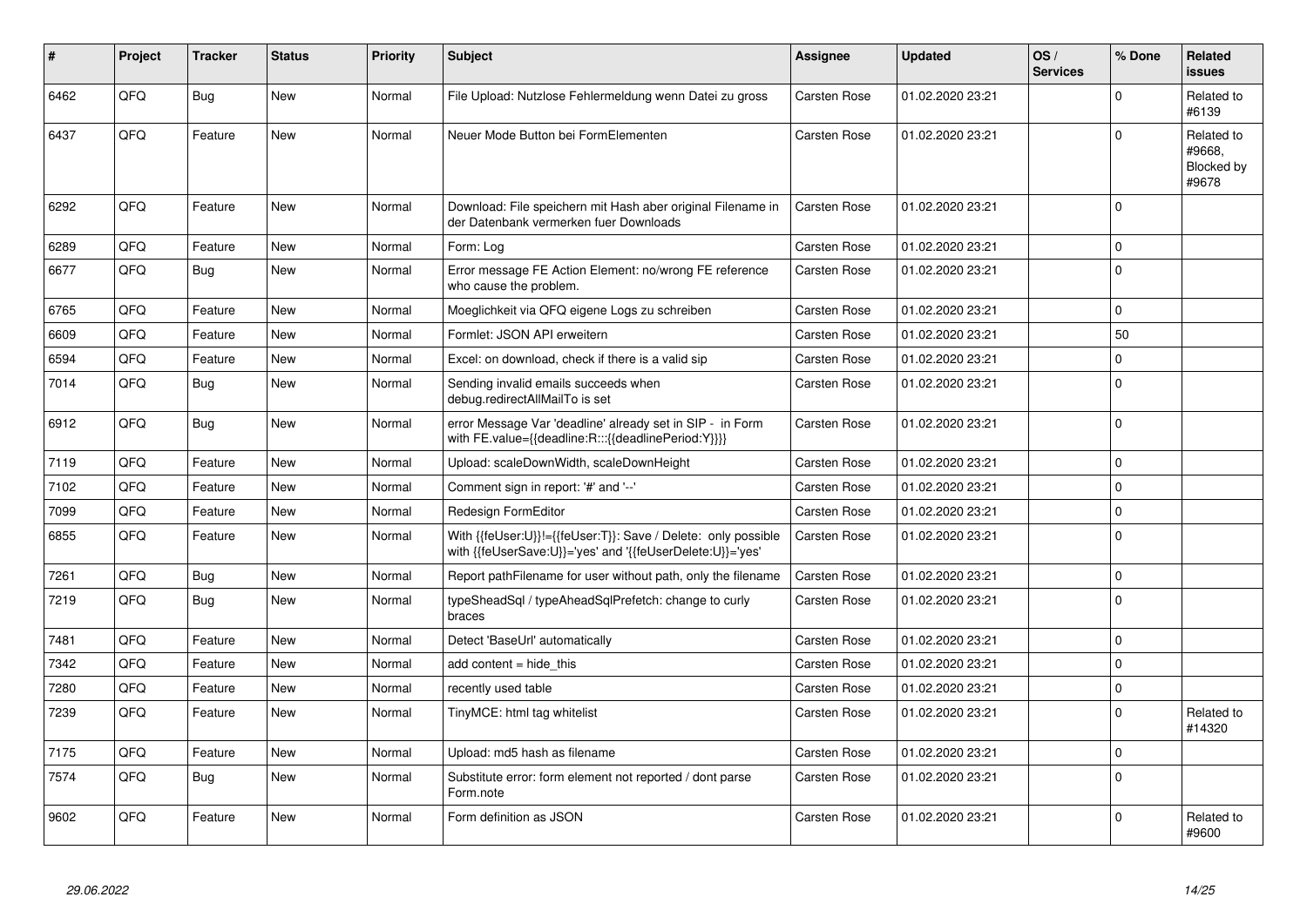| #    | Project | <b>Tracker</b> | <b>Status</b> | <b>Priority</b> | Subject                                                                                                | <b>Assignee</b>     | <b>Updated</b>   | OS/<br><b>Services</b> | % Done      | Related<br>issues         |
|------|---------|----------------|---------------|-----------------|--------------------------------------------------------------------------------------------------------|---------------------|------------------|------------------------|-------------|---------------------------|
| 7683 | QFQ     | Feature        | New           | Normal          | Special column names in '{{ SELECT  AS _link }}' should be<br>detected                                 | <b>Carsten Rose</b> | 01.02.2020 23:21 |                        | 0           |                           |
| 7681 | QFQ     | Feature        | New           | Normal          | Optional switch off 'check for modified record'                                                        | <b>Carsten Rose</b> | 01.02.2020 23:21 |                        | 0           |                           |
| 7521 | QFQ     | Feature        | New           | Normal          | TemplateGroup: fe.type=upload                                                                          | Carsten Rose        | 01.02.2020 23:21 |                        | $\mathbf 0$ | Related to<br>#9706       |
| 4082 | QFQ     | Feature        | <b>New</b>    | Normal          | Dynamic Update: modeSql - useful default                                                               | Carsten Rose        | 01.02.2020 23:22 |                        | $\mathbf 0$ |                           |
| 7512 | QFQ     | <b>Bug</b>     | New           | Normal          | FE: inputType=number >> 'pattern' is not respected                                                     | <b>Carsten Rose</b> | 01.02.2020 23:22 |                        | 0           |                           |
| 7002 | QFQ     | Bug            | New           | Normal          | Dynamic Update: row does not disappear / appear                                                        | Carsten Rose        | 01.02.2020 23:22 |                        | 0           |                           |
| 7109 | QFQ     | Feature        | New           | Normal          | Dynamic Updates: row/element hide                                                                      | Carsten Rose        | 01.02.2020 23:22 |                        | 0           | Has<br>duplicate<br>#4081 |
| 6250 | QFQ     | Feature        | In Progress   | Normal          | Enhance layout: a) Subrecord, b) Subrecord-Title                                                       | Carsten Rose        | 01.02.2020 23:22 |                        | $\mathbf 0$ | Related to<br>#5391       |
| 7795 | QFQ     | Bug            | New           | Normal          | Readonly Form: Typeahead-Felder                                                                        | Carsten Rose        | 01.02.2020 23:22 |                        | 0           |                           |
| 7685 | QFQ     | <b>Bug</b>     | New           | Normal          | Open FormElement from QFQ error message and save<br>modified record: error about missing {{formId:F}}  | Carsten Rose        | 01.02.2020 23:22 |                        | 0           |                           |
| 7547 | QFQ     | Bug            | New           | Normal          | Error Message in afterSave: wrong parameter column<br>reported                                         | Carsten Rose        | 01.02.2020 23:22 |                        | $\mathbf 0$ |                           |
| 7524 | QFQ     | Bug            | New           | Normal          | QFQ throws a 'General Error' if 'fileadmin/protected/log/' is<br>not writeable                         | <b>Carsten Rose</b> | 01.02.2020 23:22 |                        | 0           |                           |
| 7513 | QFQ     | Bug            | New           | Normal          | Radios not correct aligned                                                                             | <b>Carsten Rose</b> | 01.02.2020 23:22 |                        | 0           |                           |
| 7812 | QFQ     | Feature        | New           | Normal          | FE 'Subrecord' - new option 'subrecordShowFilter',<br>'subrecordPaging'                                | Carsten Rose        | 01.02.2020 23:22 |                        | 0           |                           |
| 7520 | QFQ     | Feature        | <b>New</b>    | Normal          | QR Code:  AS _qr ( AS _link)                                                                           | <b>Carsten Rose</b> | 01.02.2020 23:22 |                        | $\mathbf 0$ |                           |
| 7519 | QFQ     | Feature        | New           | Normal          | Select: Multi                                                                                          | <b>Carsten Rose</b> | 01.02.2020 23:22 |                        | 0           |                           |
| 8049 | QFQ     | Bug            | New           | Normal          | FE.type=note, column 'value': text moves some pixel to top<br>after save                               | Carsten Rose        | 01.02.2020 23:22 |                        | $\mathbf 0$ |                           |
| 8806 | QFQ     | Feature        | <b>New</b>    | Normal          | SQL Function nl2br                                                                                     | <b>Carsten Rose</b> | 01.02.2020 23:22 |                        | 0           |                           |
| 8719 | QFQ     | Feature        | New           | Normal          | extraButtonLock: add support for 0/1                                                                   | <b>Carsten Rose</b> | 01.02.2020 23:22 |                        | 0           |                           |
| 8336 | QFQ     | Feature        | New           | Normal          | Form > modified > Close New: a) Optional disable popup, b)<br>custom text, c) mode on save: closelstay | Carsten Rose        | 01.02.2020 23:22 |                        | $\mathbf 0$ | Related to<br>#8335       |
| 8089 | QFQ     | Feature        | New           | Normal          | Copy/Paste for FormElements                                                                            | Carsten Rose        | 01.02.2020 23:22 |                        | $\mathbf 0$ |                           |
| 7924 | QFQ     | Feature        | New           | Normal          | Radio/Checkbox with Tooltip                                                                            | Carsten Rose        | 01.02.2020 23:22 |                        | 0           |                           |
| 9127 | QFQ     | <b>Bug</b>     | New           | Normal          | Error Message: change 'roll over' color - text not readable                                            | Carsten Rose        | 01.02.2020 23:22 |                        | 0           |                           |
| 9077 | QFQ     | <b>Bug</b>     | New           | Normal          | typeAheadSql: report broken SQL                                                                        | Carsten Rose        | 01.02.2020 23:22 |                        | 0           |                           |
| 9129 | QFQ     | Feature        | New           | Normal          | sqlValidate: Message as notification, not as error                                                     | Carsten Rose        | 01.02.2020 23:22 |                        | 0           | Related to<br>#9128       |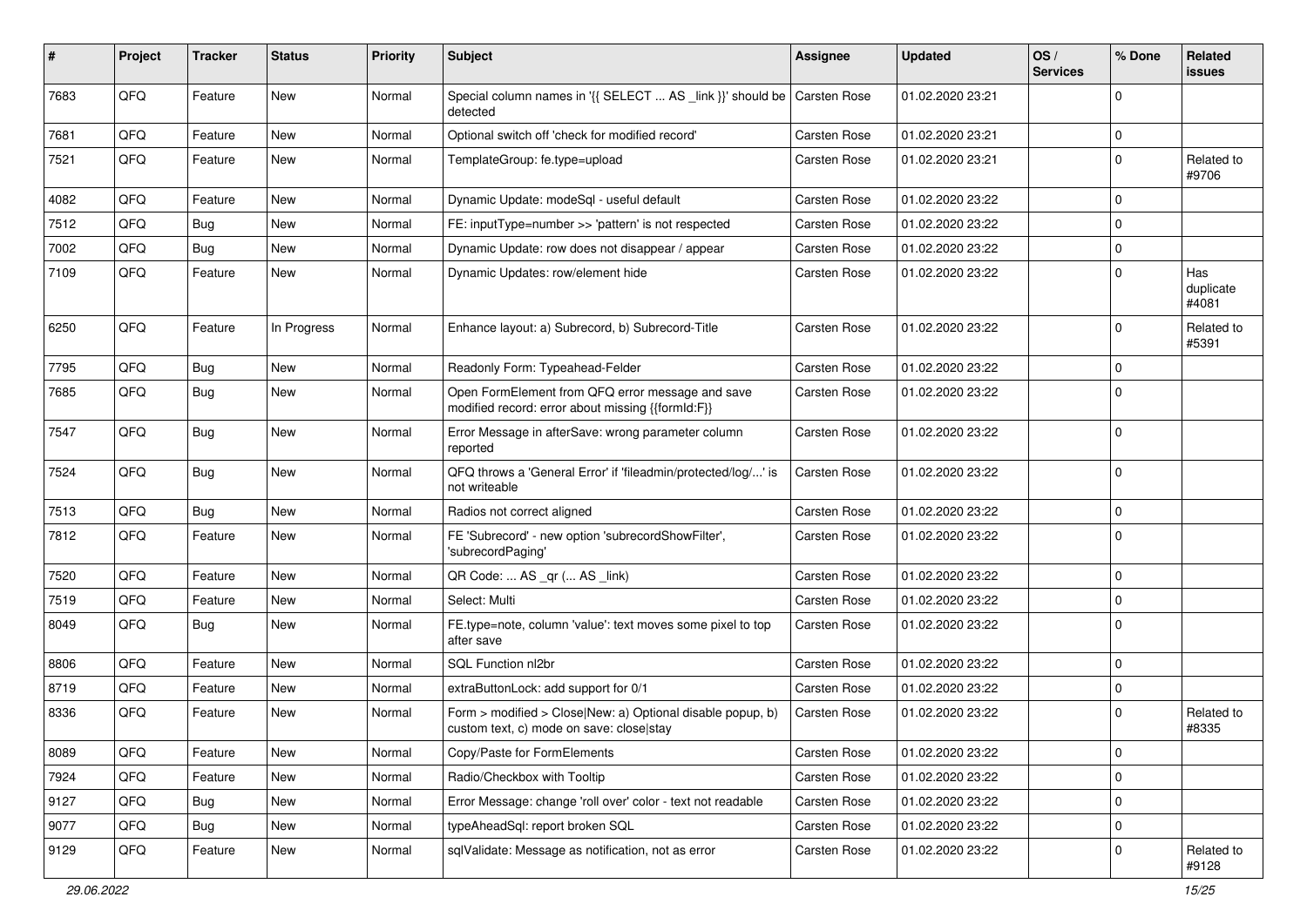| #     | Project | <b>Tracker</b> | <b>Status</b> | <b>Priority</b> | <b>Subject</b>                                                                           | Assignee            | <b>Updated</b>   | OS/<br><b>Services</b> | % Done      | Related<br>issues                                                    |
|-------|---------|----------------|---------------|-----------------|------------------------------------------------------------------------------------------|---------------------|------------------|------------------------|-------------|----------------------------------------------------------------------|
| 9128  | QFQ     | Feature        | New           | Normal          | Error Message: not replaced variables- a) replace back to '{',<br>b) underline           | <b>Carsten Rose</b> | 01.02.2020 23:22 |                        | $\Omega$    | Related to<br>#9129                                                  |
| 8975  | QFQ     | Feature        | New           | Normal          | Report Notation: 2.0                                                                     | Carsten Rose        | 01.02.2020 23:22 |                        | $\mathbf 0$ | Related to<br>#8963                                                  |
| 9317  | QFQ     | <b>Bug</b>     | New           | Normal          | FE.type=note: with dynamic show/hidden an empty label<br>causes trouble                  | Carsten Rose        | 01.02.2020 23:22 |                        | 0           |                                                                      |
| 9275  | QFQ     | <b>Bug</b>     | New           | Normal          | autcron: t3 page, which takes to long to respond, is not<br>reported properly            | Carsten Rose        | 01.02.2020 23:22 |                        | 100         |                                                                      |
| 9177  | QFQ     | <b>Bug</b>     | New           | Normal          | Bug? QFQ tries to save an action FE, which has real existing<br>column name              | Carsten Rose        | 01.02.2020 23:22 |                        | $\mathbf 0$ |                                                                      |
| 9208  | QFQ     | Feature        | New           | Normal          | Manage 'recent' records                                                                  | Carsten Rose        | 01.02.2020 23:22 |                        | $\mathbf 0$ |                                                                      |
| 9136  | QFQ     | Feature        | New           | Normal          | Create ZIP files with dynamic PDFs                                                       | Carsten Rose        | 01.02.2020 23:22 |                        | $\mathbf 0$ |                                                                      |
| 9533  | QFQ     | Bug            | New           | Normal          | FE.type=upload: Check in 'beforeSave' if upload is given                                 | Carsten Rose        | 01.02.2020 23:22 |                        | 0           | Related to<br>#11523                                                 |
| 9537  | QFQ     | Feature        | <b>New</b>    | Normal          | FormEditor: Edit fieldset in FrontEnd                                                    | Carsten Rose        | 01.02.2020 23:22 |                        | $\mathbf 0$ |                                                                      |
| 9352  | QFQ     | Feature        | New           | Normal          | FE 'Native' fire slaveld, sqlAfter, sqllns                                               | Carsten Rose        | 01.02.2020 23:22 |                        | 0           |                                                                      |
| 9783  | QFQ     | Bug            | New           | Normal          | Email with special characters                                                            | <b>Carsten Rose</b> | 01.02.2020 23:22 |                        | 0           |                                                                      |
| 9691  | QFQ     | Bug            | In Progress   | Normal          | Checkbox: dynamic update > readonly                                                      | Carsten Rose        | 01.02.2020 23:22 |                        | 50          | Related to<br>#9834                                                  |
| 9811  | QFQ     | Feature        | New           | Normal          | Report: tag every n'th row                                                               | Carsten Rose        | 01.02.2020 23:22 |                        | $\mathbf 0$ |                                                                      |
| 9781  | QFQ     | Feature        | New           | Normal          | Button: CSS class to make buttons smaller                                                | <b>Carsten Rose</b> | 01.02.2020 23:22 |                        | $\mathbf 0$ |                                                                      |
| 9707  | QFQ     | Feature        | New           | Normal          | SIP security: encode pageld and check pageld on decode                                   | Carsten Rose        | 01.02.2020 23:22 |                        | 0           |                                                                      |
| 9706  | QFQ     | Feature        | New           | Normal          | Multi File Upload (hidden template group)                                                | Carsten Rose        | 01.02.2020 23:22 |                        | $\Omega$    | Related to<br>#7521,<br>Related to<br>#5562,<br>Related to<br>#13330 |
| 10015 | QFQ     | Feature        | Priorize      | Normal          | Monospace in Textarea                                                                    | Carsten Rose        | 03.02.2020 13:40 |                        | $\Omega$    |                                                                      |
| 10115 | QFQ     | Feature        | New           | Normal          | TypeAhead: static list                                                                   | Carsten Rose        | 26.02.2020 16:42 |                        | 100         |                                                                      |
| 4050  | QFQ     | Feature        | New           | Normal          | sql.log: 1) FormElement ID which causes a specific action,<br>2) Result in the same row. | <b>Carsten Rose</b> | 15.04.2020 11:35 |                        | 0           | Related to<br>#5458                                                  |
| 10082 | QFQ     | <b>Bug</b>     | New           | Normal          | FE.type=SELECT - 'sanatize' Class                                                        | Carsten Rose        | 07.05.2020 09:36 |                        | 0           | Related to<br>#10081                                                 |
| 10119 | QFQ     | Feature        | New           | Normal          | Dropdown (selectlist) & TypeAhead: format and catagorize list                            | Carsten Rose        | 07.05.2020 09:36 |                        | 0           |                                                                      |
| 10322 | QFQ     | <b>Bug</b>     | New           | Normal          | FormElement / Radio: missing column 'enum' >> FE not<br>reported                         | Carsten Rose        | 07.05.2020 09:37 |                        | 0           |                                                                      |
| 10443 | QFQ     | Feature        | In Progress   | Normal          | Konzept_api / _live                                                                      | Carsten Rose        | 07.05.2020 09:39 |                        | $\pmb{0}$   |                                                                      |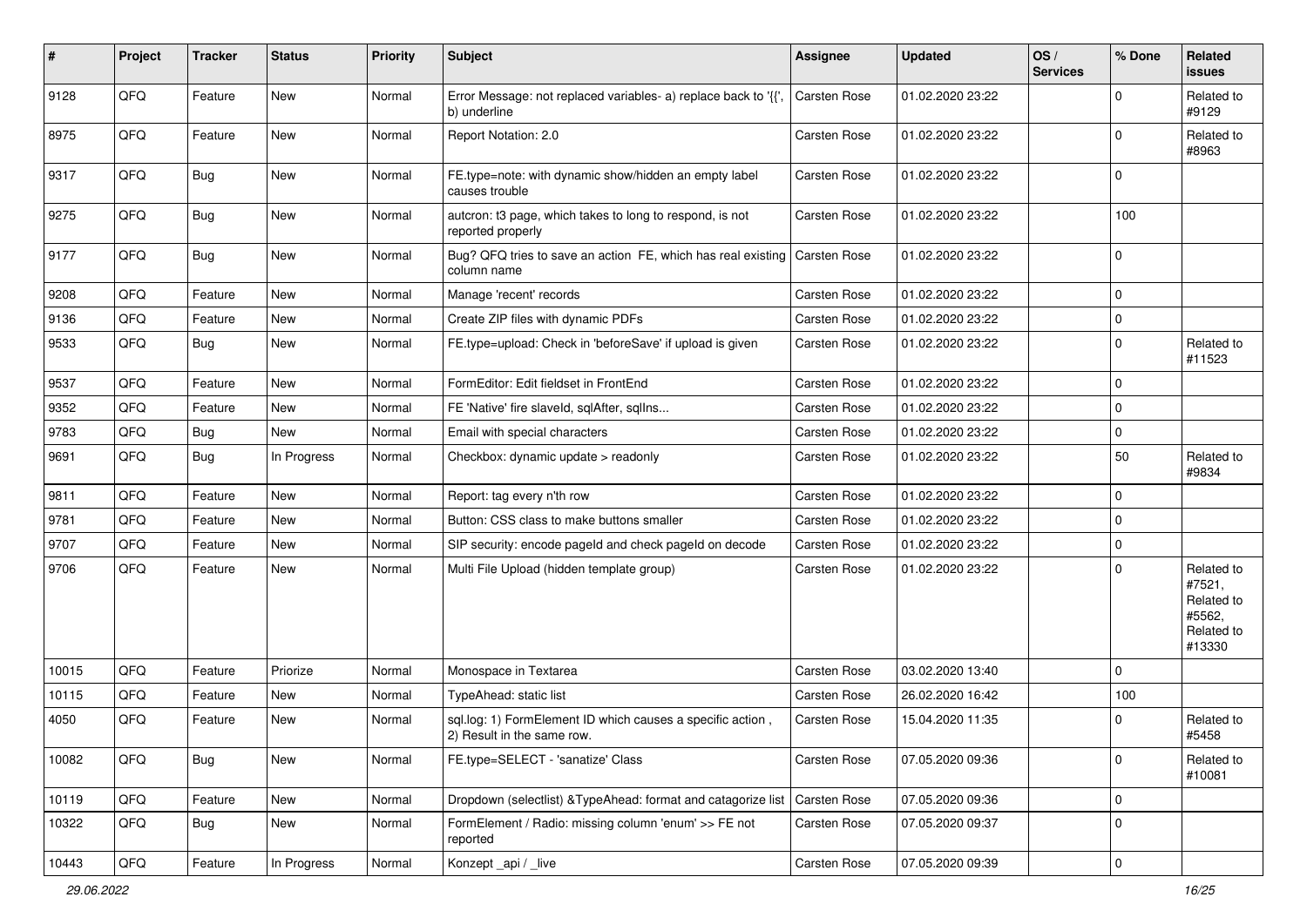| #     | Project | <b>Tracker</b> | <b>Status</b>     | <b>Priority</b> | Subject                                                                                            | Assignee            | <b>Updated</b>   | OS/<br><b>Services</b> | % Done      | Related<br><b>issues</b>                                             |
|-------|---------|----------------|-------------------|-----------------|----------------------------------------------------------------------------------------------------|---------------------|------------------|------------------------|-------------|----------------------------------------------------------------------|
| 5559  | QFQ     | <b>Bug</b>     | <b>New</b>        | Normal          | FE.type = Upload: 'accept' might contain variables                                                 | Carsten Rose        | 11.05.2020 21:23 |                        | $\mathbf 0$ |                                                                      |
| 10593 | QFQ     | Feature        | New               | Normal          | label2: text behind input element                                                                  | <b>Carsten Rose</b> | 16.05.2020 10:57 |                        | $\mathbf 0$ |                                                                      |
| 5345  | QFQ     | Feature        | New               | Normal          | Report: UPDATE / INSERT / DELETE statements should<br>trigger subqueries, depending on the result. | Carsten Rose        | 27.05.2020 16:11 |                        | $\Omega$    |                                                                      |
| 10658 | QFQ     | Bug            | New               | Normal          | processReadOnly broken                                                                             | Carsten Rose        | 27.05.2020 17:55 |                        | $\mathbf 0$ |                                                                      |
| 10005 | QFQ     | Feature        | Priorize          | Normal          | Report / special column name:  AS _calendar                                                        | Carsten Rose        | 03.06.2020 17:28 |                        | $\mathbf 0$ |                                                                      |
| 3432  | QFQ     | Feature        | New               | Normal          | subrecord: dynamicUpdate                                                                           | <b>Carsten Rose</b> | 11.06.2020 21:10 |                        | $\mathbf 0$ | Related to<br>#5691                                                  |
| 10819 | QFQ     | Feature        | <b>New</b>        | Normal          | Persistent SIP - second try                                                                        | Carsten Rose        | 29.06.2020 23:02 |                        | $\mathbf 0$ | Related to<br>#6261                                                  |
| 10976 | QFQ     | Feature        | <b>New</b>        | Normal          | Excel Export Verbesserungen                                                                        | Carsten Rose        | 06.08.2020 10:56 |                        | $\mathbf 0$ |                                                                      |
| 10996 | QFQ     | Feature        | <b>New</b>        | Normal          | Download video via sip: no seek                                                                    | <b>Carsten Rose</b> | 12.08.2020 14:18 |                        | $\mathbf 0$ |                                                                      |
| 11080 | QFQ     | Feature        | New               | Normal          | Send MQTT messages                                                                                 | Carsten Rose        | 29.08.2020 19:49 |                        | $\mathbf 0$ |                                                                      |
| 11076 | QFQ     | Feature        | In Progress       | Normal          | SELECT  AS _websocket                                                                              | Carsten Rose        | 30.08.2020 17:49 |                        | $\mathbf 0$ |                                                                      |
| 11239 | QFQ     | Bug            | <b>New</b>        | Normal          | Radiobutton (plain): horizontales Rendern abhängig vom<br>Datentyp in der Datenbank                | <b>Carsten Rose</b> | 30.09.2020 18:37 |                        | l 0         |                                                                      |
| 11504 | QFQ     | Feature        | New               | Normal          | Dynamic Update: Button text update for 'Save',' Close' &<br>'Delete'                               | Carsten Rose        | 12.11.2020 23:44 |                        | $\mathbf 0$ |                                                                      |
| 10937 | QFQ     | <b>Bug</b>     | <b>New</b>        | Normal          | Fehler mit abhängigen Select- Feldern beim Positionieren                                           | Carsten Rose        | 12.11.2020 23:45 |                        | $\mathbf 0$ |                                                                      |
| 10704 | QFQ     | <b>Bug</b>     | <b>New</b>        | Normal          | wkhtml problem rendering fullCalendar.js / fabric.js >><br>successor: puppeteer                    | Carsten Rose        | 12.11.2020 23:45 |                        | $\Omega$    | Related to<br>#5024,<br>Related to<br>#4650,<br>Related to<br>#10715 |
| 10588 | QFQ     | Bug            | <b>New</b>        | Normal          | typeahed Tag: Doku anpassen                                                                        | Carsten Rose        | 12.11.2020 23:45 |                        | $\mathbf 0$ |                                                                      |
| 11523 | QFQ     | Feature        | New               | Normal          | Mit dynamic Update erkennen, ob Upload gemacht wurde                                               | Carsten Rose        | 13.11.2020 15:07 |                        | $\Omega$    | Related to<br>#9533                                                  |
| 11695 | QFQ     | <b>Bug</b>     | <b>New</b>        | Normal          | MultiForm required FE Error                                                                        | Carsten Rose        | 04.12.2020 13:34 |                        | $\mathbf 0$ |                                                                      |
| 11752 | QFQ     | <b>Bug</b>     | New               | Normal          | checkbox renders multiple input elements with same name                                            | Carsten Rose        | 17.12.2020 14:58 |                        | $\Omega$    | Related to<br>#11750                                                 |
| 11775 | QFQ     | Feature        | New               | Normal          | Subrecord Tooltip pro Feld                                                                         | Carsten Rose        | 18.12.2020 15:22 |                        | 0           | Related to<br>#11955                                                 |
| 5695  | QFQ     | Feature        | In Progress       | Normal          | Multiform                                                                                          | Carsten Rose        | 02.01.2021 18:38 |                        | $\mathbf 0$ |                                                                      |
| 9281  | QFQ     | <b>Bug</b>     | Some day<br>maybe | Normal          | Allow STRICT_TRANS_TABLES                                                                          | Carsten Rose        | 02.01.2021 18:43 |                        | $\mathbf 0$ |                                                                      |
| 9958  | QFG     | <b>Bug</b>     | Priorize          | Normal          | Broken subrecord query: no error message                                                           | Carsten Rose        | 05.02.2021 15:15 |                        | $\mathbf 0$ |                                                                      |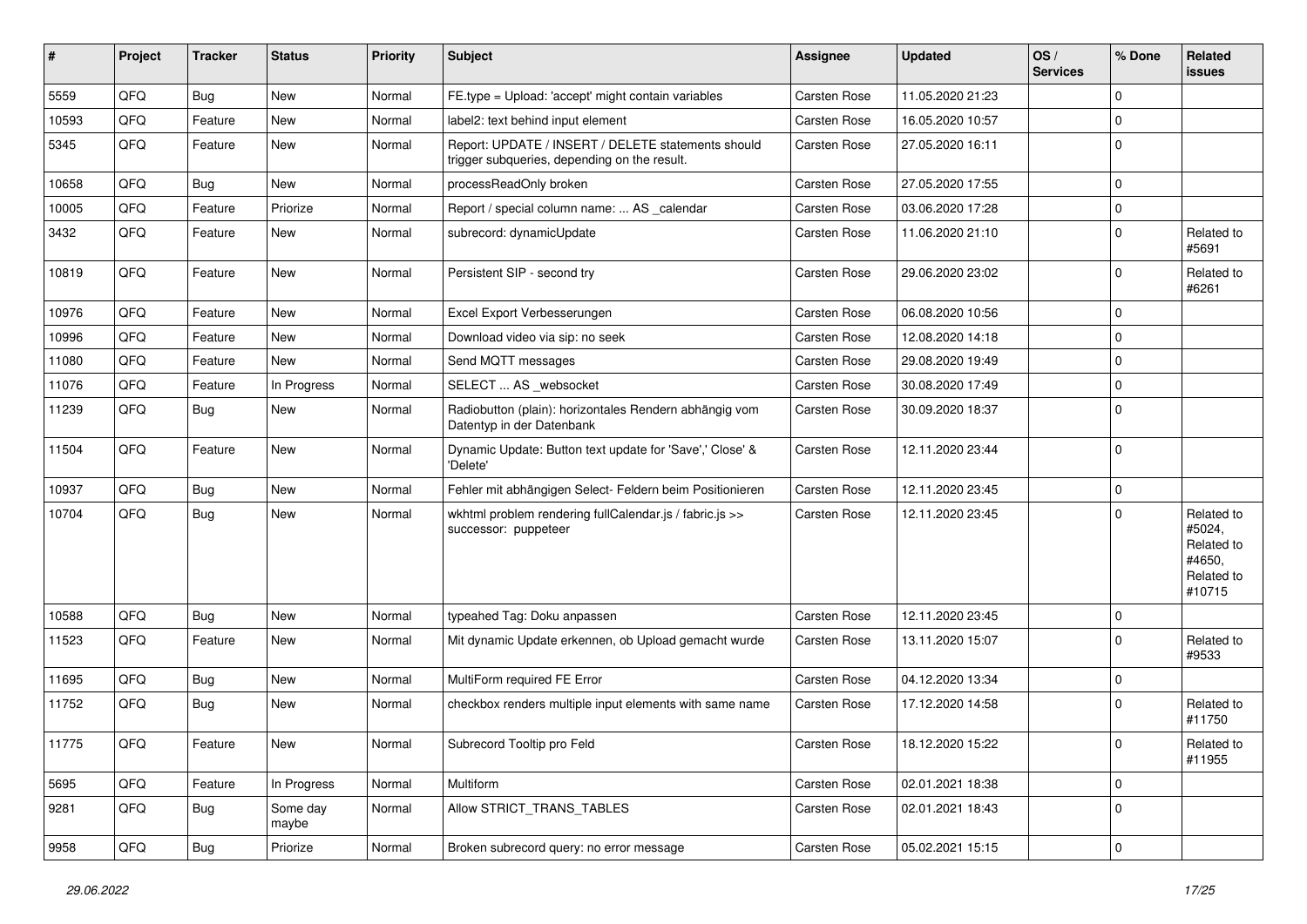| #     | Project | <b>Tracker</b> | <b>Status</b> | <b>Priority</b> | <b>Subject</b>                                                                                             | Assignee            | <b>Updated</b>   | OS/<br><b>Services</b> | % Done       | Related<br>issues                             |
|-------|---------|----------------|---------------|-----------------|------------------------------------------------------------------------------------------------------------|---------------------|------------------|------------------------|--------------|-----------------------------------------------|
| 12023 | QFQ     | Feature        | <b>New</b>    | Normal          | MySQL Stored Precdure: QDECODESPECIALCHAR()                                                                | <b>Carsten Rose</b> | 16.02.2021 11:16 |                        | $\Omega$     | Related to<br>#12022                          |
| 12024 | QFQ     | Feature        | <b>New</b>    | Normal          | Excel Export: text columns by default decode<br>htmlspeciachar()                                           | Carsten Rose        | 17.02.2021 23:55 |                        | $\mathbf{0}$ | Related to<br>#12022                          |
| 12040 | QFQ     | <b>Bug</b>     | <b>New</b>    | Normal          | FE Mode 'hidden' für zwei FEs auf einer Zeile                                                              | <b>Carsten Rose</b> | 18.02.2021 10:13 |                        | $\mathbf 0$  |                                               |
| 12045 | QFQ     | <b>Bug</b>     | New           | Normal          | templateGroup afterSave FE: Aufruf ohne<br>sqlHonorFormElements funktioniert nicht                         | Carsten Rose        | 18.02.2021 16:33 |                        | 0            |                                               |
| 8187  | QFQ     | Feature        | New           | Normal          | Subrecord: enable/hide new button - make new/edit/delete<br>customizeable.                                 | <b>Carsten Rose</b> | 06.03.2021 18:44 |                        | $\mathbf 0$  | Related to<br>#11326                          |
| 3864  | QFQ     | Feature        | <b>New</b>    | Normal          | Encrypt / decrypt field                                                                                    | <b>Carsten Rose</b> | 08.03.2021 18:08 |                        | $\mathbf 0$  |                                               |
| 12133 | QFQ     | <b>Bug</b>     | New           | Normal          | NPM, phpSpreadSheet aktualisieren                                                                          | Carsten Rose        | 15.03.2021 09:04 |                        | $\mathbf 0$  |                                               |
| 12146 | QFQ     | Feature        | New           | Normal          | Autocron Job: Anzeigen wann der naechste Job ausgefuehrt<br>wird, resp das er nicht ausgefuehrt wird       | Carsten Rose        | 15.03.2021 15:23 |                        | $\Omega$     |                                               |
| 11516 | QFQ     | Feature        | <b>New</b>    | Normal          | Multi Page Form (Previous/Next Buttons)                                                                    | Carsten Rose        | 16.03.2021 17:52 |                        | $\mathbf 0$  |                                               |
| 8217  | QFQ     | Feature        | New           | Normal          | if-elseif-else construct                                                                                   | Carsten Rose        | 16.03.2021 18:41 |                        | $\mathbf 0$  | Related to<br>#10716                          |
| 10714 | QFQ     | Feature        | <b>New</b>    | Normal          | multi Table Form                                                                                           | Carsten Rose        | 16.03.2021 18:44 |                        | $\mathbf 0$  |                                               |
| 12187 | QFQ     | <b>Bug</b>     | New           | Normal          | Trigger FormAsFile() via Report: probably problem with multi<br>DB setup                                   | Carsten Rose        | 20.03.2021 21:20 |                        | $\mathbf 0$  |                                               |
| 10080 | QFQ     | Feature        | New           | Normal          | Popup on 'save' / 'close': configure dialog (answer<br>yes/no/cancle/)                                     | Carsten Rose        | 28.03.2021 20:52 |                        | $\Omega$     | Is duplicate<br>of #12262                     |
| 12330 | QFQ     | Feature        | <b>New</b>    | Normal          | Copy to input field / text area / TinyMCE                                                                  | Carsten Rose        | 07.04.2021 09:01 |                        | $\mathbf 0$  |                                               |
| 12162 | QFQ     | Feature        | <b>New</b>    | Normal          | FE.type=sendmail: personalized mailing (several mails) via<br>template                                     | <b>Carsten Rose</b> | 03.05.2021 20:45 |                        | $\Omega$     |                                               |
| 12109 | QFQ     | Feature        | <b>New</b>    | Normal          | Donwload Link: Plain, SIP, Persistent Link, Peristent SIP -<br>new notation                                | Carsten Rose        | 03.05.2021 20:45 |                        | $\mathbf 0$  | Related to<br>#12085                          |
| 12480 | QFQ     | Feature        | New           | Normal          | If QFQ upgrade is running, block further request                                                           | <b>Carsten Rose</b> | 03.05.2021 20:45 |                        | $\Omega$     |                                               |
| 12477 | QFQ     | Feature        | <b>New</b>    | Normal          | Support for refactoring: Form, FormElement, diverse<br>Tabellen/Spalten, tt-content Records                | Carsten Rose        | 03.05.2021 20:45 |                        | $\Omega$     |                                               |
| 12474 | QFQ     | Feature        | New           | Normal          | Check BaseConfigURL if it is given and the the last char is '/'                                            | <b>Carsten Rose</b> | 03.05.2021 20:45 |                        | $\mathbf 0$  |                                               |
| 12413 | QFQ     | Feature        | New           | Normal          | STORE_TYPO3: enhance for {{be_users.email:T}},<br>{{fe users.email:T}}                                     | Carsten Rose        | 03.05.2021 20:45 |                        | $\Omega$     | Related to<br>#12412,<br>Related to<br>#10012 |
| 12400 | QFQ     | Feature        | <b>New</b>    | Normal          | Tutorial ist in QFQ Doku, Wird in der Suche gefunden, es gibt<br>aber kein Menupunkt - Inhalt ueberpruefen | <b>Carsten Rose</b> | 03.05.2021 20:45 |                        | $\Omega$     |                                               |
| 12269 | QFQ     | Feature        | New           | Normal          | 2FA - Login                                                                                                | Carsten Rose        | 03.05.2021 20:45 |                        | 0            |                                               |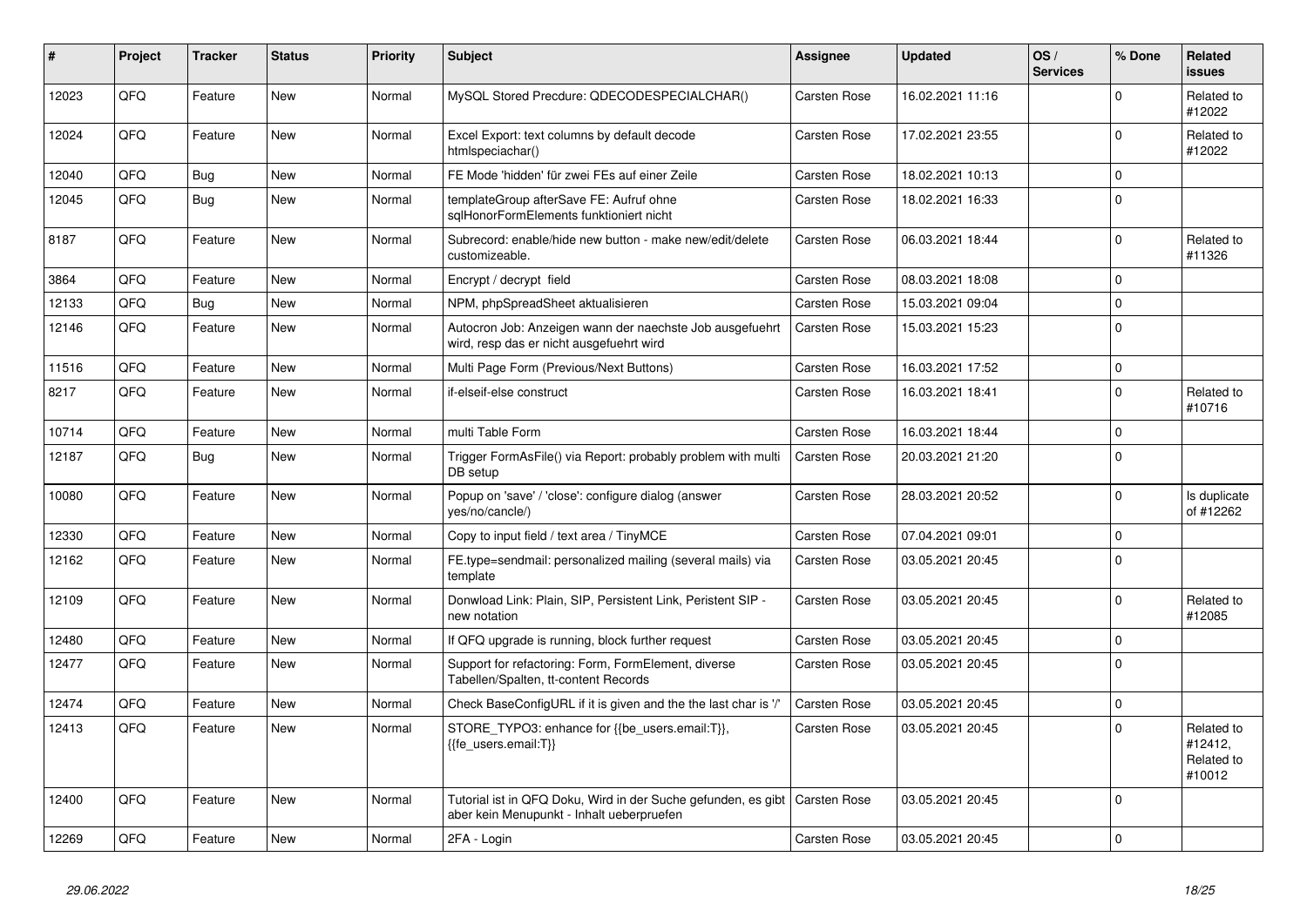| $\vert$ # | Project | <b>Tracker</b> | <b>Status</b>     | <b>Priority</b> | <b>Subject</b>                                                                                         | Assignee                                               | <b>Updated</b>   | OS/<br><b>Services</b> | % Done         | Related<br>issues                            |                      |
|-----------|---------|----------------|-------------------|-----------------|--------------------------------------------------------------------------------------------------------|--------------------------------------------------------|------------------|------------------------|----------------|----------------------------------------------|----------------------|
| 11747     | QFQ     | Feature        | New               | Normal          | Maintenance Page with Redirect                                                                         | <b>Carsten Rose</b>                                    | 03.05.2021 20:47 |                        | $\Omega$       | Related to<br>#11741                         |                      |
| 11955     | QFQ     | Feature        | <b>New</b>        | Normal          | subrecord: new title option to set <th> attributes - e.g. to<br/>customize tablesorter options.</th>   | attributes - e.g. to<br>customize tablesorter options. | Carsten Rose     | 03.05.2021 20:47       |                | $\Omega$                                     | Related to<br>#11775 |
| 11668     | QFQ     | <b>Bug</b>     | <b>New</b>        | Normal          | Play function.sql - problem with mysql                                                                 | Carsten Rose                                           | 03.05.2021 20:48 |                        | $\overline{0}$ |                                              |                      |
| 11667     | QFQ     | <b>Bug</b>     | New               | Normal          | MySQL mariadb-server-10.3: Incorrect datetime value                                                    | Carsten Rose                                           | 03.05.2021 20:48 |                        | $\Omega$       |                                              |                      |
| 12163     | QFQ     | Feature        | New               | Normal          | Checkbox: table wrap                                                                                   | Carsten Rose                                           | 03.05.2021 20:51 |                        | $\Omega$       |                                              |                      |
| 12119     | QFQ     | Feature        | New               | Normal          | AS paged: error message missing if there ist no 'r' argument.                                          | Carsten Rose                                           | 03.05.2021 20:51 |                        | $\Omega$       |                                              |                      |
| 10640     | QFQ     | <b>Bug</b>     | New               | High            | TypeAhead Tag: FE editierbar trotz readOnly                                                            | Carsten Rose                                           | 03.05.2021 21:12 |                        | $\mathbf 0$    |                                              |                      |
| 10508     | QFQ     | Bug            | New               | High            | Multi Form broken on Multi DB Instance                                                                 | Carsten Rose                                           | 03.05.2021 21:12 |                        | $\Omega$       |                                              |                      |
| 10506     | QFQ     | <b>Bug</b>     | New               | High            | Template Group broken on MultiDB instance                                                              | <b>Carsten Rose</b>                                    | 03.05.2021 21:12 |                        | $\Omega$       | Related to<br>#10505                         |                      |
| 10081     | QFQ     | Bug            | New               | High            | Stale record lock after 'forbidden' character                                                          | Carsten Rose                                           | 03.05.2021 21:12 |                        | $\Omega$       | Related to<br>#10082,<br>Related to<br>#9789 |                      |
| 12468     | QFQ     | <b>Bug</b>     | <b>New</b>        | Urgent          | Form: update Form.title after save                                                                     | <b>Carsten Rose</b>                                    | 03.05.2021 21:12 |                        | 0              |                                              |                      |
| 3570      | QFQ     | Bug            | Some day<br>maybe | High            | Formular mit prmitnew permitEdit=Always wird nicht<br>aufgerufen (ist leer)                            | Carsten Rose                                           | 03.05.2021 21:14 |                        | $\Omega$       |                                              |                      |
| 3109      | QFG     | <b>Bug</b>     | Some day<br>maybe | High            | RealUrl: Links werden nicht korrekt gerendert                                                          | Carsten Rose                                           | 03.05.2021 21:14 |                        | $\Omega$       |                                              |                      |
| 3061      | QFQ     | <b>Bug</b>     | Some day<br>maybe | High            | winstitute: mysql connection durcheinander - nmhp17<br>(ag7)/QFQ arbeitet mit DB/Tabellen von biostat. | Carsten Rose                                           | 03.05.2021 21:14 |                        | $\Omega$       |                                              |                      |
| 3848      | QFQ     | Feature        | Some day<br>maybe | High            | Antivirus check fuer Upload files in gfg?                                                              | Carsten Rose                                           | 03.05.2021 21:14 |                        | $\Omega$       | Related to<br>#4131                          |                      |
| 3727      | QFQ     | Feature        | <b>New</b>        | High            | Security: Session Hijacking erschweren                                                                 | Carsten Rose                                           | 03.05.2021 21:14 |                        | $\Omega$       |                                              |                      |
| 7650      | QFQ     | <b>Bug</b>     | <b>New</b>        | High            | Optional do not show 'required' sign on FormElement                                                    | Carsten Rose                                           | 03.05.2021 21:14 |                        | $\overline{0}$ |                                              |                      |
| 5459      | QFQ     | Bug            | New               | High            | Multi DB: spread system tables between 'QFQ' and 'Data'-DB                                             | <b>Carsten Rose</b>                                    | 03.05.2021 21:14 |                        | $\Omega$       | Related to<br>#4720                          |                      |
| 5221      | QFQ     | <b>Bug</b>     | New               | High            | Download Dialog: Bleibt stehen in FF wenn Datei<br>automatisch gespeichert wird.                       | Carsten Rose                                           | 03.05.2021 21:14 |                        | 0              |                                              |                      |
| 4279      | QFQ     | <b>Bug</b>     | Some day<br>maybe | High            | config.linkVars lost                                                                                   | Carsten Rose                                           | 03.05.2021 21:14 |                        | $\Omega$       |                                              |                      |
| 5715      | QFQ     | Feature        | <b>New</b>        | High            | PDF Caching                                                                                            | Carsten Rose                                           | 03.05.2021 21:14 |                        | 0              | Related to<br>#5851.<br>Related to<br>#6357  |                      |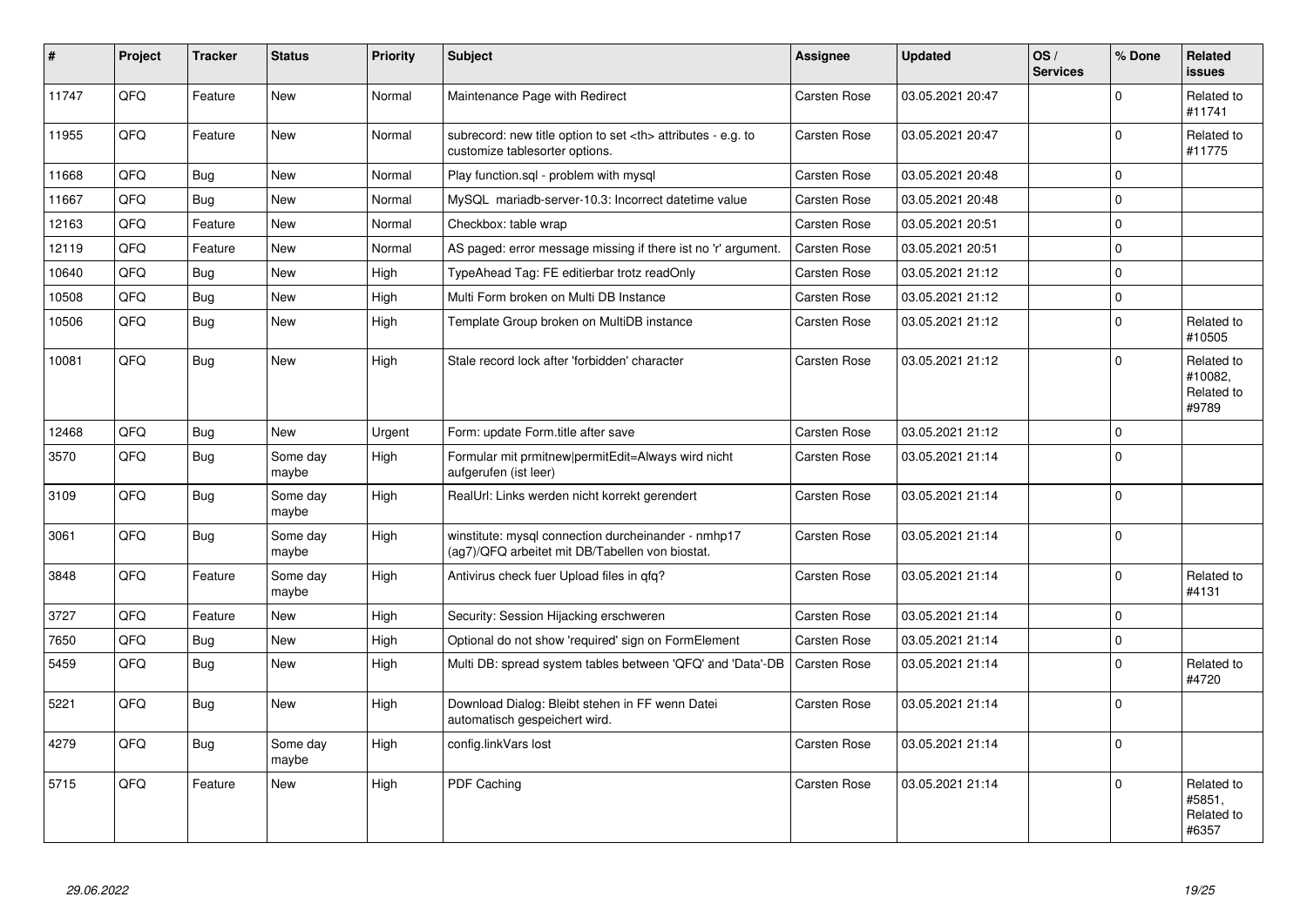| ∦     | Project | <b>Tracker</b> | <b>Status</b>     | <b>Priority</b> | <b>Subject</b>                                                                               | Assignee            | <b>Updated</b>   | OS/<br><b>Services</b> | % Done         | <b>Related</b><br>issues  |
|-------|---------|----------------|-------------------|-----------------|----------------------------------------------------------------------------------------------|---------------------|------------------|------------------------|----------------|---------------------------|
| 4258  | QFQ     | Feature        | Some day<br>maybe | High            | <b>System Defaults: Forms</b>                                                                | Carsten Rose        | 03.05.2021 21:14 |                        | $\Omega$       |                           |
| 3990  | QFQ     | Feature        | Some day<br>maybe | High            | custom class definition: add space automatically                                             | Carsten Rose        | 03.05.2021 21:14 |                        | $\Omega$       |                           |
| 3967  | QFQ     | Feature        | Some day<br>maybe | High            | Report: Checkbox, Radio, Dropdown, Input welches ohne<br>Submit funktioniert - 'Inline-Form' | Carsten Rose        | 03.05.2021 21:14 |                        | $\Omega$       |                           |
| 8668  | QFQ     | Bug            | <b>New</b>        | High            | Pill disabled: dyamic mode 'hidden' not respected - FE is still<br>required                  | Carsten Rose        | 03.05.2021 21:14 |                        | $\Omega$       |                           |
| 8431  | QFQ     | <b>Bug</b>     | <b>New</b>        | High            | autocron.php with wrong path                                                                 | <b>Carsten Rose</b> | 03.05.2021 21:14 |                        | $\overline{0}$ |                           |
| 8083  | QFQ     | Bug            | New               | High            | FormEditor: primary table list does not respect<br>'indexDb={{indexData:Y}}'                 | Carsten Rose        | 03.05.2021 21:14 |                        | $\Omega$       | Has<br>duplicate<br>#6678 |
| 7899  | QFQ     | <b>Bug</b>     | New               | High            | Fe.type=password / retype / required: always complain about<br>missing value                 | <b>Carsten Rose</b> | 03.05.2021 21:14 |                        | $\Omega$       |                           |
| 8962  | QFQ     | Feature        | <b>New</b>        | High            | allow for form fields with identical names                                                   | <b>Carsten Rose</b> | 03.05.2021 21:14 |                        | 0              |                           |
| 7850  | QFQ     | Feature        | New               | High            | Upload records: non 'pathFileName' column                                                    | Carsten Rose        | 03.05.2021 21:14 |                        | $\Omega$       |                           |
| 9534  | QFQ     | Bug            | Priorize          | Urgent          | FE.type=upload: 'Unknown Mode: ID"                                                           | Carsten Rose        | 03.05.2021 21:14 |                        | $\mathbf 0$    | Related to<br>#9532       |
| 9173  | QFQ     | <b>Bug</b>     | Priorize          | Urgent          | Stale Record Lock: Firefox                                                                   | <b>Carsten Rose</b> | 03.05.2021 21:14 |                        | $\Omega$       | Related to<br>#9789       |
| 9517  | QFQ     | Feature        | In Progress       | High            | Input multiple tags with typeahead                                                           | Carsten Rose        | 03.05.2021 21:14 |                        | 40             | Related to<br>#10150      |
| 12465 | QFQ     | Feature        | New               | Normal          | QFQ Function: use in FE to fill StoreRecord                                                  | Carsten Rose        | 05.05.2021 21:58 |                        | $\Omega$       |                           |
| 12504 | QFQ     | Feature        | Priorize          | Normal          | sql.log: report fe.id                                                                        | <b>Carsten Rose</b> | 05.05.2021 22:09 |                        | $\Omega$       |                           |
| 12503 | QFQ     | Feature        | Priorize          | Normal          | Detect dangerous UPDATE statement with missing WHERE                                         | <b>Carsten Rose</b> | 05.05.2021 22:09 |                        | $\Omega$       |                           |
| 11320 | QFQ     | Feature        | Priorize          | Normal          | Typo3 Version 10 support                                                                     | Carsten Rose        | 05.05.2021 22:09 |                        | $\mathbf 0$    |                           |
| 9394  | QFQ     | Feature        | Priorize          | Normal          | REST: allow for non numerical ids in get requests                                            | Carsten Rose        | 05.05.2021 22:10 |                        | $\overline{0}$ |                           |
| 8963  | QFQ     | Feature        | Priorize          | Normal          | Setting values in a store: flexible way                                                      | Carsten Rose        | 05.05.2021 22:10 |                        | $\Omega$       | Related to<br>#8975       |
| 3867  | QFQ     | Feature        | Priorize          | Normal          | Readonly Formular: Template Groups add/delete ausbeldnen                                     | <b>Carsten Rose</b> | 05.05.2021 22:12 |                        | $\mathbf 0$    |                           |
| 8044  | QFQ     | Feature        | Priorize          | Normal          | Transaction: a) Form, b) Report                                                              | Carsten Rose        | 05.05.2021 22:14 |                        | $\Omega$       | Related to<br>#8043       |
| 9668  | QFQ     | Feature        | Priorize          | Normal          | Form.mode: rename 'hidden' to 'hide'                                                         | Carsten Rose        | 05.05.2021 22:14 |                        | $\mathbf 0$    | Related to<br>#6437       |
| 12439 | QFQ     | Feature        | In Progress       | Normal          | TinyMCE Paste from Word & Character Count/Limit                                              | Carsten Rose        | 05.05.2021 22:15 |                        | $\Omega$       |                           |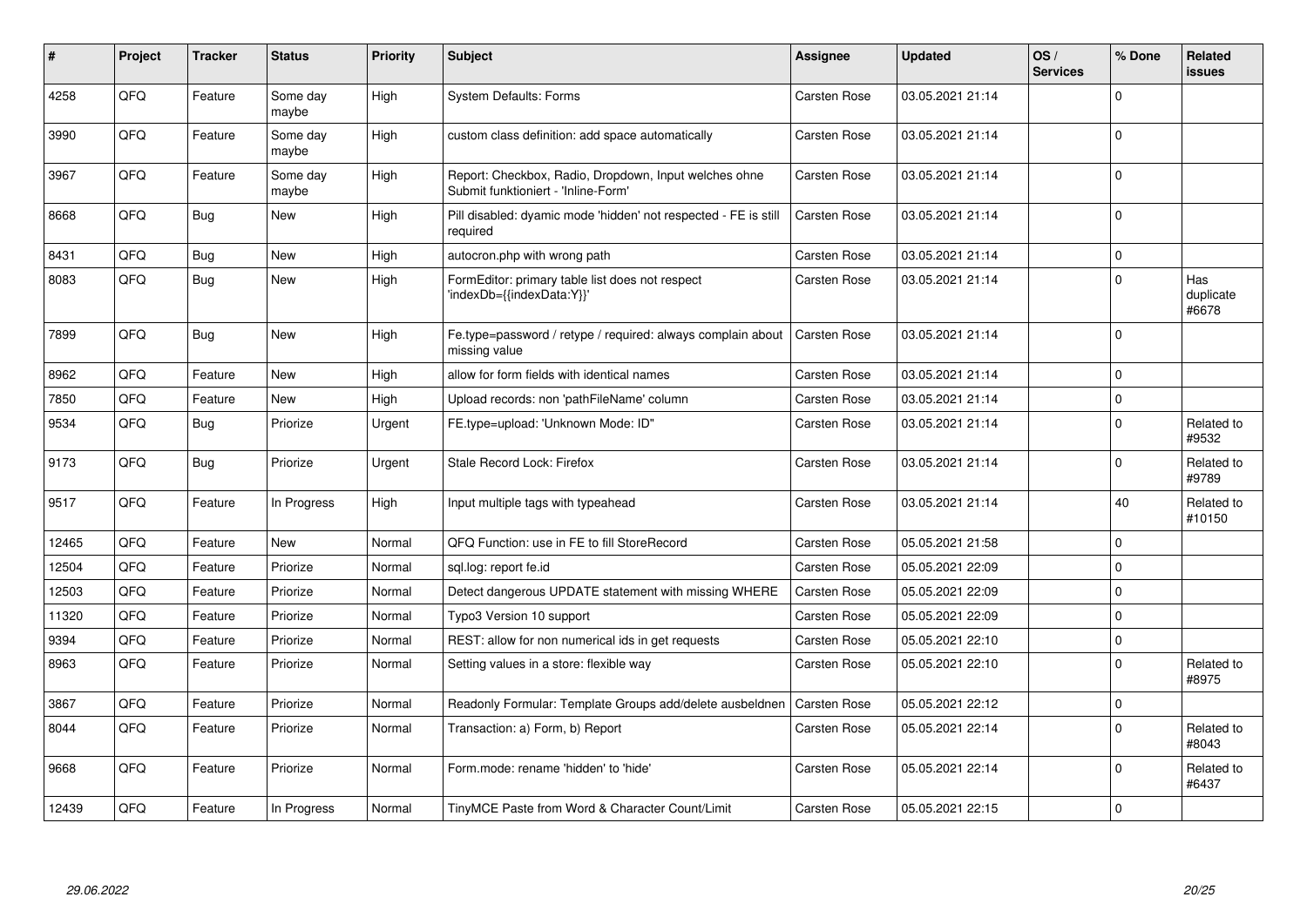| #     | Project | <b>Tracker</b> | <b>Status</b> | <b>Priority</b> | Subject                                                                                                        | Assignee            | Updated          | OS/<br><b>Services</b> | % Done      | Related<br><b>issues</b>                                               |
|-------|---------|----------------|---------------|-----------------|----------------------------------------------------------------------------------------------------------------|---------------------|------------------|------------------------|-------------|------------------------------------------------------------------------|
| 12412 | QFQ     | Feature        | New           | Normal          | Action/Escape qualifier 'e' (empty), '0': if given, an empty<br>string (or '0') will be treated as 'not found' | <b>Carsten Rose</b> | 08.05.2021 09:40 |                        | $\Omega$    | Related to<br>#12413,<br>Related to<br>#10012                          |
| 10011 | QFQ     | Feature        | Priorize      | Normal          | Offer new STORE TYPO3 Variable 'beUser', 'beEmail'                                                             | Carsten Rose        | 08.05.2021 09:51 |                        | $\Omega$    | Related to<br>#10012,<br>Related to<br>#12511                          |
| 10012 | QFQ     | Feature        | Priorize      | Normal          | redirectAllMailTo: {{beEmail:T}}                                                                               | <b>Carsten Rose</b> | 08.05.2021 09:54 |                        | $\mathbf 0$ | Related to<br>#12412,<br>Related to<br>#12413,<br>Related to<br>#10011 |
| 9221  | QFQ     | Feature        | <b>New</b>    | Normal          | typeAhead: Zeichenlimite ausschalten                                                                           | <b>Carsten Rose</b> | 08.05.2021 17:06 |                        | $\mathbf 0$ |                                                                        |
| 11893 | QFQ     | Feature        | New           | High            | Broken SIP: a) only report one time, b) only report in main<br>column                                          | <b>Carsten Rose</b> | 12.05.2021 12:13 |                        | $\mathbf 0$ | Related to<br>#12532,<br>Related to<br>#14187                          |
| 12632 | QFQ     | Feature        | New           | Normal          | TinyMCE: Prepare CSS classes for images                                                                        | Carsten Rose        | 04.06.2021 14:35 |                        | 100         | Blocked by<br>#12186                                                   |
| 9531  | QFQ     | <b>Bug</b>     | New           | High            | FE File: Dynamic Update / modeSql / required detected even<br>it not set                                       | <b>Carsten Rose</b> | 11.06.2021 20:32 |                        | $\mathbf 0$ | Related to<br>#12398                                                   |
| 7890  | QFQ     | <b>Bug</b>     | New           | Normal          | FormElement 'required': extraButtonInfo not aligned                                                            | <b>Carsten Rose</b> | 11.06.2021 21:17 |                        | $\mathbf 0$ | Related to<br>#11517                                                   |
| 9346  | QFQ     | Feature        | Priorize      | Normal          | beforeSave: check if an upload is given                                                                        | <b>Carsten Rose</b> | 11.06.2021 21:18 |                        | $\mathbf 0$ |                                                                        |
| 9348  | QFQ     | Feature        | New           | Normal          | defaultThumbnailSize: pre render thumbnails                                                                    | <b>Carsten Rose</b> | 12.06.2021 09:05 |                        | $\mathbf 0$ |                                                                        |
| 6723  | QFQ     | Feature        | New           | Normal          | Report QFQ Installation and Version                                                                            | Carsten Rose        | 12.06.2021 09:07 |                        | $\pmb{0}$   |                                                                        |
| 6261  | QFQ     | Feature        | <b>New</b>    | Normal          | Persistent SIP                                                                                                 | <b>Carsten Rose</b> | 12.06.2021 09:07 |                        | $\mathbf 0$ | Related to<br>#10819                                                   |
| 11460 | QFQ     | Feature        | New           | Normal          | Easier creation of changelog: gitchangelog                                                                     | Carsten Rose        | 12.06.2021 10:20 |                        | $\mathbf 0$ | Related to<br>#13467                                                   |
| 9347  | QFQ     | <b>Bug</b>     | New           | High            | FE.type=upload with dynamic show/hidden: required not<br>detected                                              | <b>Carsten Rose</b> | 12.06.2021 10:40 |                        | $\Omega$    | Related to<br>#5305,<br>Related to<br>#12398                           |
| 9121  | QFQ     | Bug            | Priorize      | High            | sip links have r and dblndexData set                                                                           | Carsten Rose        | 12.06.2021 10:41 |                        | $\mathbf 0$ |                                                                        |
| 12679 | QFQ     | Feature        | New           | Normal          | tablesorter: custom column width                                                                               | <b>Carsten Rose</b> | 16.06.2021 11:10 |                        | $\mathbf 0$ |                                                                        |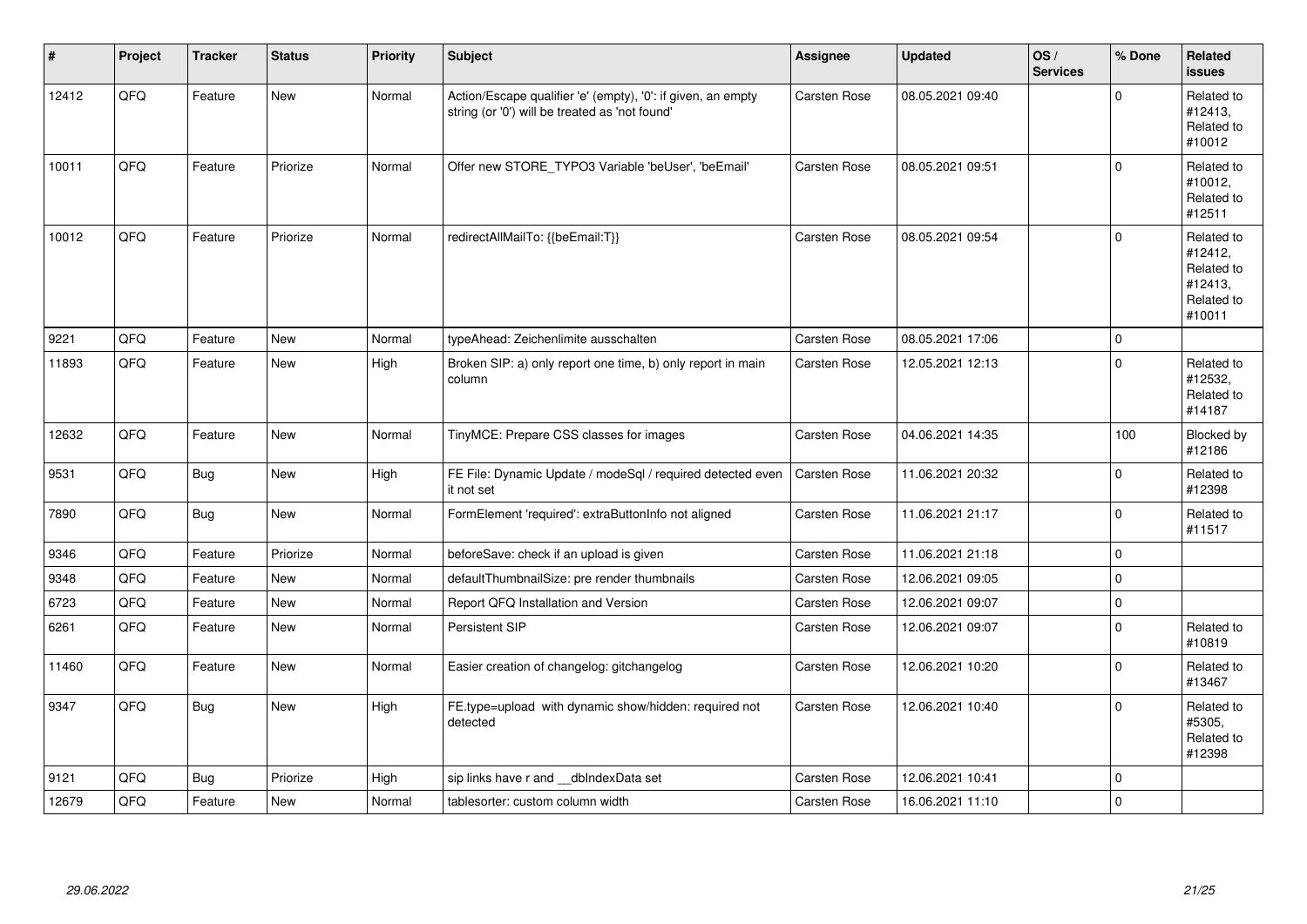| #     | Project | <b>Tracker</b> | <b>Status</b>     | <b>Priority</b> | <b>Subject</b>                                                          | Assignee            | <b>Updated</b>   | OS/<br><b>Services</b> | % Done      | Related<br>issues                             |
|-------|---------|----------------|-------------------|-----------------|-------------------------------------------------------------------------|---------------------|------------------|------------------------|-------------|-----------------------------------------------|
| 5305  | QFQ     | <b>Bug</b>     | <b>New</b>        | Normal          | Upload FormElement: nicht disabled by readonly Form                     | Carsten Rose        | 16.06.2021 13:43 |                        | $\Omega$    | Related to<br>#9347,<br>Related to<br>#9834   |
| 8204  | QFQ     | Feature        | Priorize          | High            | Position 'required mark'                                                | <b>Carsten Rose</b> | 16.06.2021 13:44 |                        | I٥          |                                               |
| 9669  | QFQ     | Bug            | Some day<br>maybe | Normal          | Checkbox / Template Group: radio/checkbox visible broken<br>after 'add' | Carsten Rose        | 16.06.2021 13:47 |                        | $\Omega$    | Related to<br>#8091                           |
| 10661 | QFQ     | <b>Bug</b>     | In Progress       | Normal          | Typo3 Warnungen                                                         | Carsten Rose        | 07.09.2021 13:23 |                        | $\mathbf 0$ | Related to<br>#12440                          |
| 10793 | QFQ     | Feature        | In Progress       | Normal          | <b>Update NPM Packages</b>                                              | Carsten Rose        | 07.09.2021 13:25 |                        | 30          |                                               |
| 11980 | QFQ     | Feature        | In Progress       | Normal          | protected verzeichnis MUSS geschützt werden                             | Carsten Rose        | 07.09.2021 13:30 |                        | $\mathbf 0$ |                                               |
| 12325 | QFQ     | <b>Bug</b>     | Priorize          | Normal          | MultiDB form.dblndex not working for report syntax                      | <b>Carsten Rose</b> | 07.09.2021 13:37 |                        | $\Omega$    | Related to<br>#12145,<br>Related to<br>#12314 |
| 11036 | QFQ     | Feature        | Some day<br>maybe | Normal          | inline report editor permissions                                        | Carsten Rose        | 16.09.2021 15:09 |                        | $\Omega$    | Related to<br>#11323                          |
| 10745 | QFQ     | Feature        | Some day<br>maybe | Normal          | Tablesorter Excel Export                                                | Carsten Rose        | 16.09.2021 15:09 |                        | $\Omega$    |                                               |
| 10116 | QFQ     | Feature        | Some day<br>maybe | Normal          | TypeAhead: Tag - show inside 'input' element                            | Carsten Rose        | 16.09.2021 15:09 |                        | l o         |                                               |
| 7456  | QFQ     | <b>Bug</b>     | Some day<br>maybe | Low             | Todos in Code: solve or make ticket                                     | Carsten Rose        | 16.09.2021 15:10 |                        | $\Omega$    |                                               |
| 7453  | QFQ     | Feature        | Some day<br>maybe | Normal          | import / export forms QFQ                                               | Carsten Rose        | 16.09.2021 15:10 |                        | $\Omega$    |                                               |
| 7452  | QFQ     | Feature        | Some day<br>maybe | Normal          | automate deployment new QFQ version                                     | <b>Carsten Rose</b> | 16.09.2021 15:10 |                        | I٥          |                                               |
| 10095 | QFQ     | Feature        | Some day<br>maybe | Normal          | Generic Gitlab Integration into QFQ                                     | Carsten Rose        | 16.09.2021 15:10 |                        | $\mathbf 0$ |                                               |
| 8586  | QFQ     | Feature        | Some day<br>maybe | Normal          | QFQ: Enhance Error message for 'record not found'                       | Carsten Rose        | 16.09.2021 15:10 |                        | l O         |                                               |
| 8520  | QFQ     | Feature        | Some day<br>maybe | Normal          | Bring QFQ to Composer                                                   | <b>Carsten Rose</b> | 16.09.2021 15:10 |                        | $\Omega$    |                                               |
| 8101  | QFQ     | Feature        | Some day<br>maybe | Normal          | Password hash: support further hashing methods                          | Carsten Rose        | 16.09.2021 15:10 |                        | $\Omega$    |                                               |
| 12315 | QFQ     | Feature        | Some day<br>maybe | Normal          | Form History (Diffs) / Backups                                          | Carsten Rose        | 16.09.2021 15:10 |                        | $\Omega$    |                                               |
| 11323 | QFQ     | Feature        | Some day<br>maybe | Normal          | Report Frontend Editor Modal + Codemirror                               | <b>Carsten Rose</b> | 16.09.2021 15:10 |                        | $\Omega$    | Related to<br>#11036                          |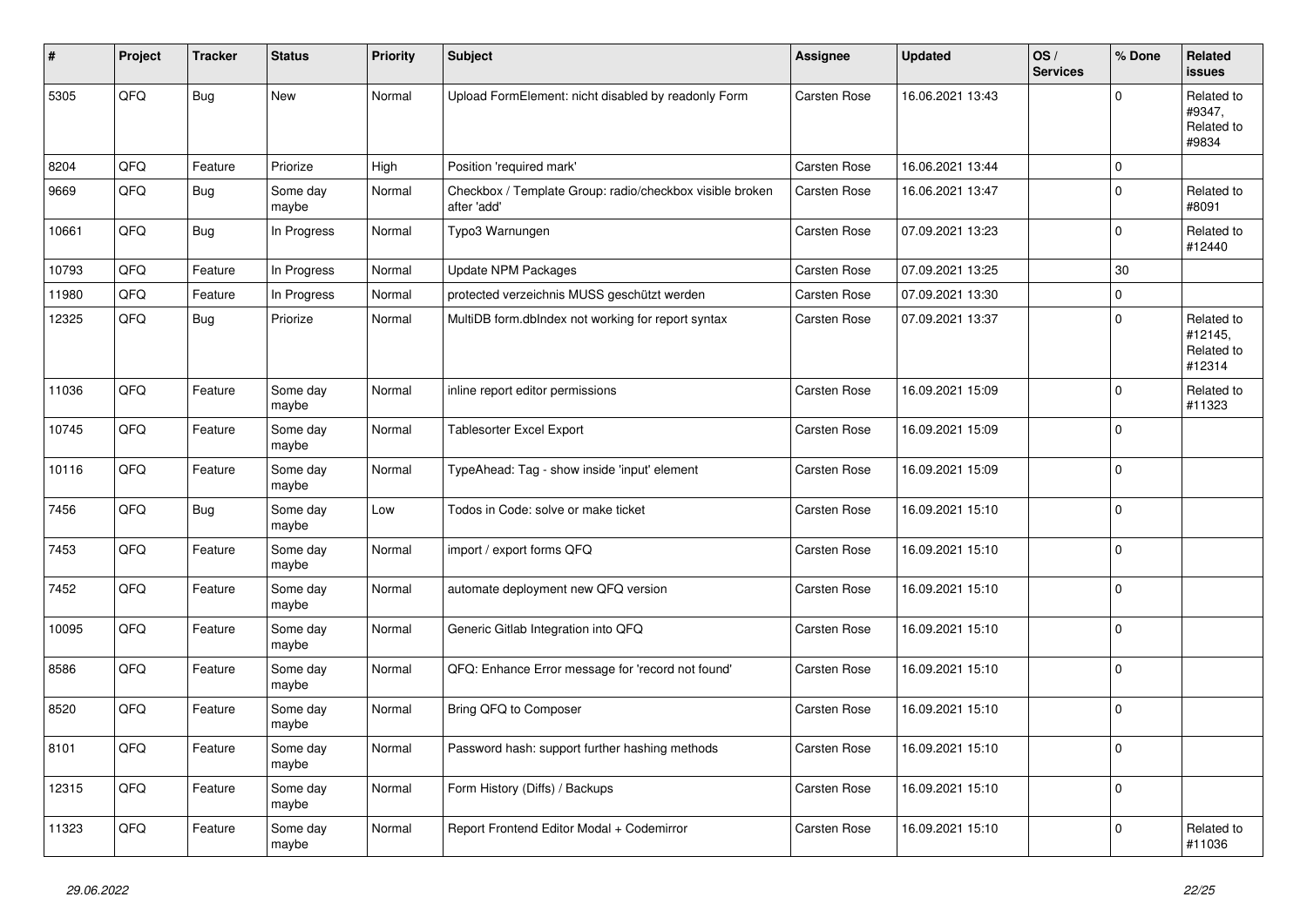| #     | Project        | <b>Tracker</b> | <b>Status</b>     | <b>Priority</b> | <b>Subject</b>                                                                                           | <b>Assignee</b>     | <b>Updated</b>   | OS/<br><b>Services</b> | % Done      | Related<br>issues                                                       |
|-------|----------------|----------------|-------------------|-----------------|----------------------------------------------------------------------------------------------------------|---------------------|------------------|------------------------|-------------|-------------------------------------------------------------------------|
| 11322 | QFQ            | Feature        | Some day<br>maybe | Normal          | Form Element JSON - (multiline parameter field)                                                          | <b>Carsten Rose</b> | 16.09.2021 15:10 |                        | $\Omega$    |                                                                         |
| 11217 | QFQ            | Feature        | Some day<br>maybe | Normal          | <b>Extend Script Functionality</b>                                                                       | Carsten Rose        | 16.09.2021 15:10 |                        | $\mathbf 0$ |                                                                         |
| 10716 | QFQ            | Feature        | Some day<br>maybe | Normal          | Business Logic mit Externen Skripten                                                                     | Carsten Rose        | 16.09.2021 15:10 |                        | $\Omega$    | Related to<br>#10713,<br>Related to<br>#8217                            |
| 12337 | QFQ            | Feature        | Some day<br>maybe | Normal          | Database.php: better caching                                                                             | <b>Carsten Rose</b> | 16.09.2021 15:10 |                        | 0           |                                                                         |
| 9013  | QFQ            | <b>Bug</b>     | New               | Normal          | Error in Twig template not handled                                                                       | <b>Carsten Rose</b> | 20.10.2021 13:43 |                        | $\mathbf 0$ |                                                                         |
| 13330 | QFQ            | Feature        | In Progress       | Normal          | Multi Form: Upload                                                                                       | Carsten Rose        | 07.11.2021 12:40 |                        | 50          | Related to<br>#9706                                                     |
| 13354 | QFQ            | Feature        | New               | Normal          | Using Websocket in QFQ                                                                                   | <b>Carsten Rose</b> | 10.11.2021 15:47 |                        | $\mathbf 0$ |                                                                         |
| 8082  | QFQ            | Feature        | Priorize          | High            | Contact form without saving record                                                                       | Carsten Rose        | 07.12.2021 15:20 |                        | $\Omega$    | Related to<br>#8587,<br><b>Blocks</b><br>#11850                         |
| 11702 | QFQ            | Feature        | New               | Normal          | HTML Special Char makes no sense for 'allbut' if '&' is<br>forbidden                                     | <b>Carsten Rose</b> | 07.12.2021 16:35 |                        | $\Omega$    | Related to<br>#5112,<br>Related to<br>#14320                            |
| 9834  | QFQ            | <b>Bug</b>     | Priorize          | Normal          | Input elements with tag 'disabled' are missing on<br>form-submit: server option 'processReadOnly' broken | <b>Carsten Rose</b> | 07.12.2021 16:43 |                        | 0           | Related to<br>#9691,<br>Related to<br>#5305, Has<br>duplicate<br>#12331 |
| 6116  | QFQ            | <b>Bug</b>     | Priorize          | High            | value of checkbox not saved                                                                              | <b>Carsten Rose</b> | 07.12.2021 17:19 |                        | 0           |                                                                         |
| 12186 | QFQ            | Feature        | New               | High            | TinyMCE Config für Objekte                                                                               | Carsten Rose        | 07.12.2021 17:19 |                        | $\Omega$    | <b>Blocks</b><br>#12632                                                 |
| 12974 | QFQ            | <b>Bug</b>     | New               | High            | Sanitize Queries in Action-Elements                                                                      | <b>Carsten Rose</b> | 07.12.2021 17:19 |                        | $\mathbf 0$ |                                                                         |
| 12670 | QFQ            | <b>Bug</b>     | New               | High            | Dropdown-Menu classes können nicht mehr angegeben<br>werden                                              | <b>Carsten Rose</b> | 07.12.2021 17:19 |                        | 0 I         |                                                                         |
| 12513 | QFQ            | <b>Bug</b>     | New               | High            | Implement server side check of maxlength                                                                 | Carsten Rose        | 07.12.2021 17:19 |                        | 0           |                                                                         |
| 12532 | QFQ            | Feature        | New               | High            | SIP-Parameter bei Seitenaufruf in Browser-Console anzeigen                                               | Carsten Rose        | 07.12.2021 17:19 |                        | $\mathbf 0$ | Related to<br>#11893,<br>Related to<br>#14187                           |
| 12545 | QFG            | <b>Bug</b>     | New               | Urgent          | sql.log not created / updated                                                                            | Carsten Rose        | 14.12.2021 16:02 |                        | 0           |                                                                         |
| 12702 | $\mathsf{QFQ}$ | <b>Bug</b>     | New               | High            | templateGroup: broken in multiDb Setup                                                                   | Carsten Rose        | 14.12.2021 16:02 |                        | 0           |                                                                         |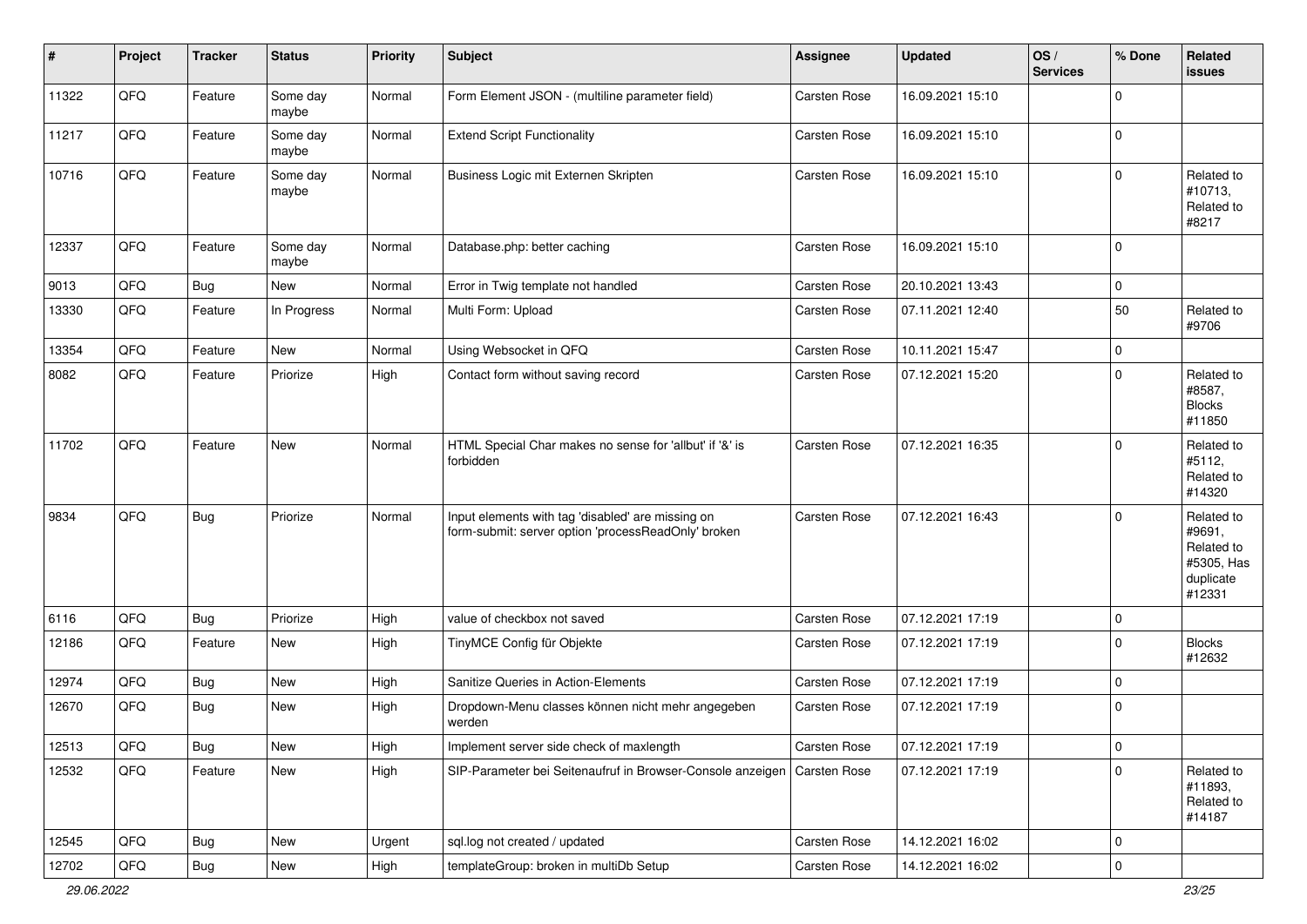| #     | Project | <b>Tracker</b> | <b>Status</b>              | <b>Priority</b> | <b>Subject</b>                                                                                                                        | Assignee            | <b>Updated</b>   | OS/<br><b>Services</b> | % Done      | Related<br><b>issues</b>                                             |
|-------|---------|----------------|----------------------------|-----------------|---------------------------------------------------------------------------------------------------------------------------------------|---------------------|------------------|------------------------|-------------|----------------------------------------------------------------------|
| 12544 | QFQ     | Feature        | <b>New</b>                 | High            | a) ' AS _link' new also as ' AS _format', b) sortierung via<br>'display: none;', c) ' format' benoeitgt nicht zwingend<br>u/U/p/m/z/d | <b>Carsten Rose</b> | 14.12.2021 16:03 |                        | $\Omega$    |                                                                      |
| 12463 | QFQ     | <b>Bug</b>     | ToDo                       | High            | QFQ Function: 'function' and 'sql' on same level - output of<br>sgl is shown two times.                                               | Carsten Rose        | 15.12.2021 16:31 |                        | $\Omega$    |                                                                      |
| 13566 | QFQ     | Feature        | Ready to sync<br>(develop) | Normal          | Delete config-example.qfq.php file                                                                                                    | Carsten Rose        | 23.12.2021 09:25 |                        | $\Omega$    |                                                                      |
| 12327 | QFQ     | <b>Bug</b>     | New                        | Normal          | Copy to clipboard: Glyphicon can not be changed                                                                                       | <b>Carsten Rose</b> | 27.12.2021 17:59 |                        | $\mathbf 0$ |                                                                      |
| 9789  | QFQ     | Bug            | In Progress                | High            | Record Lock: release to early on 'leave page'                                                                                         | Carsten Rose        | 10.01.2022 09:25 |                        | 100         | Related to<br>#10081,<br>Related to<br>#9173,<br>Related to<br>#8702 |
| 13659 | QFQ     | Bug            | <b>New</b>                 | Normal          | wrong sanitize class applied to R-store                                                                                               | <b>Carsten Rose</b> | 15.01.2022 14:23 |                        | $\Omega$    |                                                                      |
| 13706 | QFQ     | <b>Bug</b>     | New                        | Normal          | Wrong CheckType in FieldElement LastStatus of Form Cron                                                                               | <b>Carsten Rose</b> | 21.01.2022 18:20 |                        | $\Omega$    |                                                                      |
| 4413  | QFQ     | Feature        | <b>New</b>                 | Normal          | fieldset: show/hidden, modeSql, dynamicUpdate                                                                                         | <b>Carsten Rose</b> | 09.02.2022 15:19 |                        | $\Omega$    |                                                                      |
| 5894  | QFQ     | Feature        | Feedback                   | Normal          | Typeahead in Report: show/hide rows dynamically                                                                                       | Carsten Rose        | 18.02.2022 08:50 |                        | $\Omega$    | Related to<br>#5893.<br>Related to<br>#5885                          |
| 12395 | QFQ     | Bug            | ToDo                       | High            | QFQ Function: Result two times shown                                                                                                  | Carsten Rose        | 18.02.2022 08:59 |                        | $\mathbf 0$ |                                                                      |
| 5548  | QFQ     | Feature        | Some day<br>maybe          | Normal          | 801 Textfiles/Scriptfiles als Thumbnail                                                                                               | Carsten Rose        | 07.03.2022 16:26 |                        | $\Omega$    |                                                                      |
| 13843 | QFQ     | Feature        | New                        | Normal          | Create JWT via QFQ                                                                                                                    | Carsten Rose        | 19.03.2022 17:42 |                        | $\Omega$    |                                                                      |
| 13841 | QFQ     | Feature        | <b>New</b>                 | Normal          | Create PDF via iText - evaluate                                                                                                       | <b>Carsten Rose</b> | 19.03.2022 17:42 |                        | $\Omega$    |                                                                      |
| 13700 | QFQ     | Feature        | <b>New</b>                 | Normal          | Redesign gfg.io Seite                                                                                                                 | <b>Carsten Rose</b> | 19.03.2022 17:43 |                        | $\Omega$    |                                                                      |
| 13592 | QFQ     | <b>Bug</b>     | <b>New</b>                 | Normal          | QFQ Build Queue: das vergeben von Tags klappt nicht. Es<br>werden keine Releases gebaut.                                              | Carsten Rose        | 19.03.2022 17:45 |                        | $\Omega$    |                                                                      |
| 13467 | QFQ     | Feature        | New                        | Normal          | ChangeLog Generator                                                                                                                   | Carsten Rose        | 19.03.2022 17:46 |                        | $\Omega$    | Related to<br>#11460                                                 |
| 13460 | QFQ     | Bug            | <b>New</b>                 | Normal          | Doc: Password set/reset  password should not processed<br>with 'html encode'                                                          | Carsten Rose        | 19.03.2022 17:46 |                        | $\Omega$    |                                                                      |
| 13332 | QFQ     | <b>Bug</b>     | <b>New</b>                 | Normal          | Multi Form: Required Felder werden visuell nicht markiert.                                                                            | Carsten Rose        | 19.03.2022 17:47 |                        | $\Omega$    |                                                                      |
| 13331 | QFQ     | Bug            | New                        | Normal          | Multi Form: Clear Icon misplaced                                                                                                      | Carsten Rose        | 19.03.2022 17:47 |                        | $\Omega$    |                                                                      |
| 12716 | QFQ     | <b>Bug</b>     | New                        | Normal          | template group: Pattern only applied to first instance                                                                                | Carsten Rose        | 19.03.2022 17:47 |                        | $\Omega$    |                                                                      |
| 12664 | QFQ     | Feature        | New                        | Normal          | TinyMCE: report/remove malicous HTML/JS Code                                                                                          | Carsten Rose        | 19.03.2022 17:47 |                        | $\Omega$    | Related to<br>#14320                                                 |